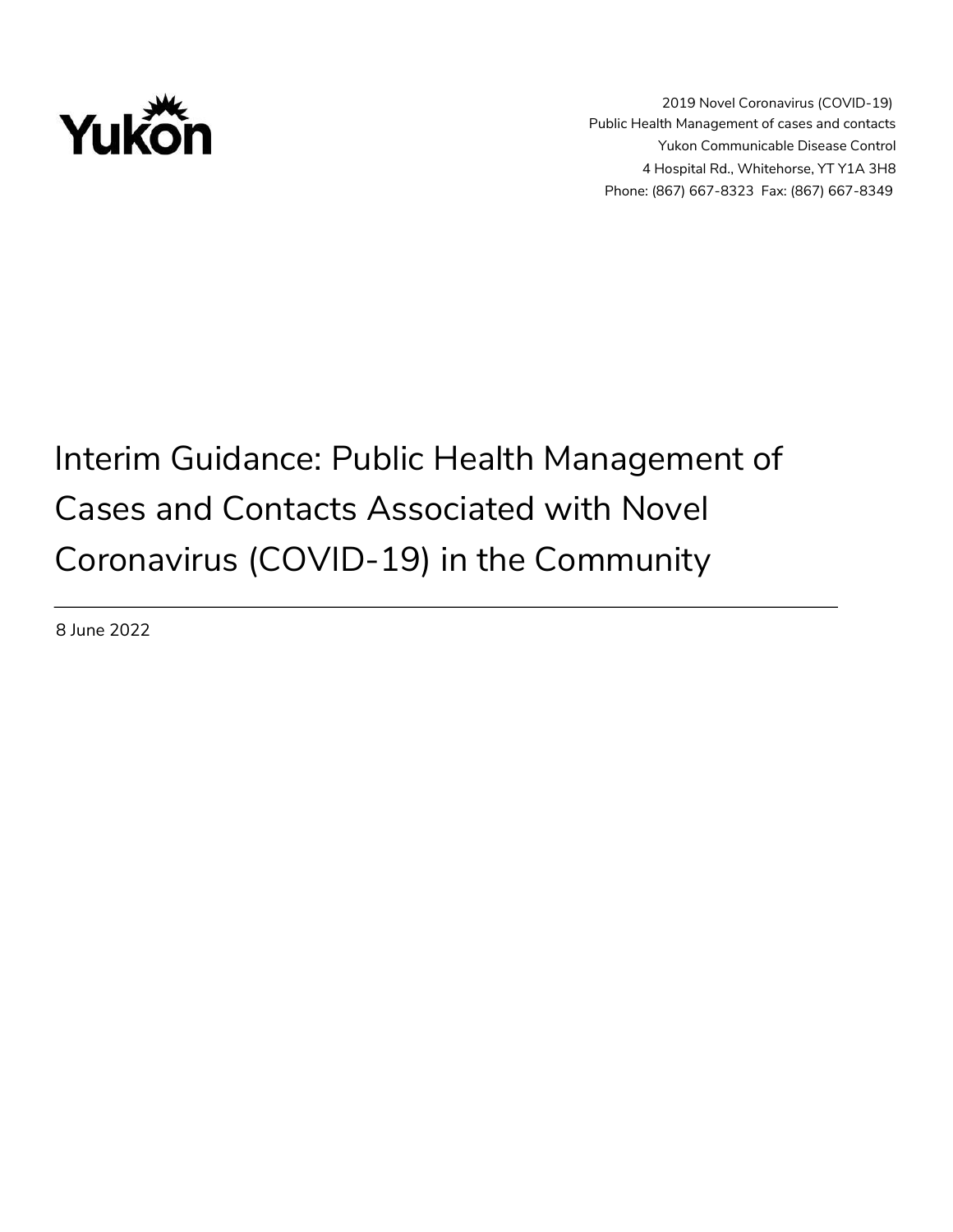

# Contents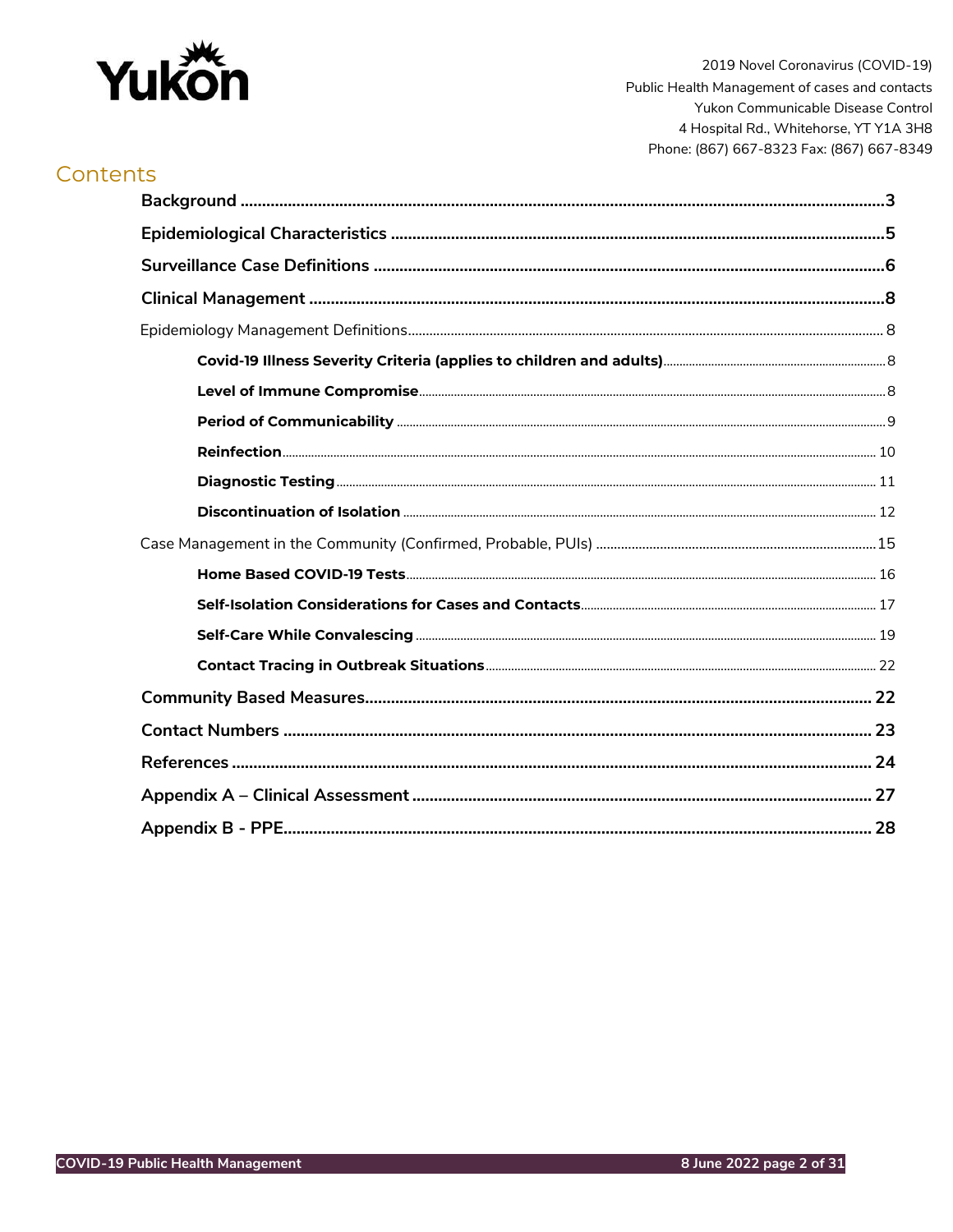

# <span id="page-2-0"></span>**Background**

Yukon Communicable Disease Control (YCDC) has adapted this interim guidance document from the Public Health Agency of Canada (PHAC) for the public health management of human illness cause by the novel coronavirus (COVID-19) and BC Centre for Disease Control (BCCDC) Interim Guidance: Public Health Management of cases and contacts associated with novel coronavirus (COVID-19) in the community.

Coronaviruses were first identified as human pathogens in the 1960's, with seven now known to infect humans including SARS-CoV-2 (commonly known as COVID-19) (1). Common coronaviruses include OC-43, HKU1, 229E, NL63; these cause illnesses ranging from common colds to severe respiratory illnesses. Other coronaviruses have emerged in recent years: SARS-CoV (2002) and MERS-CoV (2012). COVID-19, initially seen in Wuhan, China in late 2019, was declared a global pandemic in January 2020 by the World Health Organization. There have been recognized mutations leading to variants of the virus which may possible implicate transmission and case management. Information on new SARS-CoV-2 variants of public health concern is constantly emerging. Further information on variants can be found from these sources:

BC Centre for Disease Contro[l:](http://www.bccdc.ca/health-info/diseases-conditions/covid-19/about-covid-19/variants) [http://www.bccdc.ca/health-info/diseases-conditions/covid-19/about](http://www.bccdc.ca/health-info/diseases-conditions/covid-19/about-covid-19/variants)[covid19/variants](http://www.bccdc.ca/health-info/diseases-conditions/covid-19/about-covid-19/variants)

Centers for Disease Control and Preventio[n:](https://www.cdc.gov/coronavirus/2019-ncov/transmission/variant.html) [https://www.cdc.gov/coronavirus/2019ncov/transmission/variant.html](https://www.cdc.gov/coronavirus/2019-ncov/transmission/variant.html) PHA[C:](https://health-infobase.canada.ca/covid-19/epidemiological-summary-covid-19-cases.html#VOC) <https://health-infobase.canada.ca/covid-19/epidemiological-summary-covid-19-cases.html#VOC>

The strategy outlined in the guidance is aligned with goal of risk mitigation and is based on the assumption that the virus is primarily spread while the case is symptomatic. This guidance is based on current available scientific evidence and expert opinion and is subject to change as new information on the clinical spectrum, transmissibility, and epidemiology becomes available. It builds upon relevant Canadian guidance developed for the current and previous coronavirus outbreaks (e.g. MERS CoV and SARS-CoV), in addition to available guidance from the World Health Organization (WHO) (2).

This guidance is based upon current knowledge and it should be understood that it is subject to change as new data become available and new developments arise with this new virus. SARS-CoV-2 has and will continue to develop mutations; after many significant mutations the virus becomes a variant. A variant of concern (VOC) is identified when it escalates disease transmission or severity; becomes undetectable by tests; or impacts the effectiveness of vaccines or treatments (3).

This guidance is set in the Yukon context and is based on the available scientific evidence and expert opinion. In interpreting and applying this guidance, it is important to recognize that the health, disability, economic, social, or other circumstances faced by some individuals and households may limit their ability to follow the recommended measures (3). Furthermore, unique situations may require some discretion in adjusting these guidelines which are meant to be supportive, not prescriptive. This may necessitate adapted case management and contact responses by YCDC.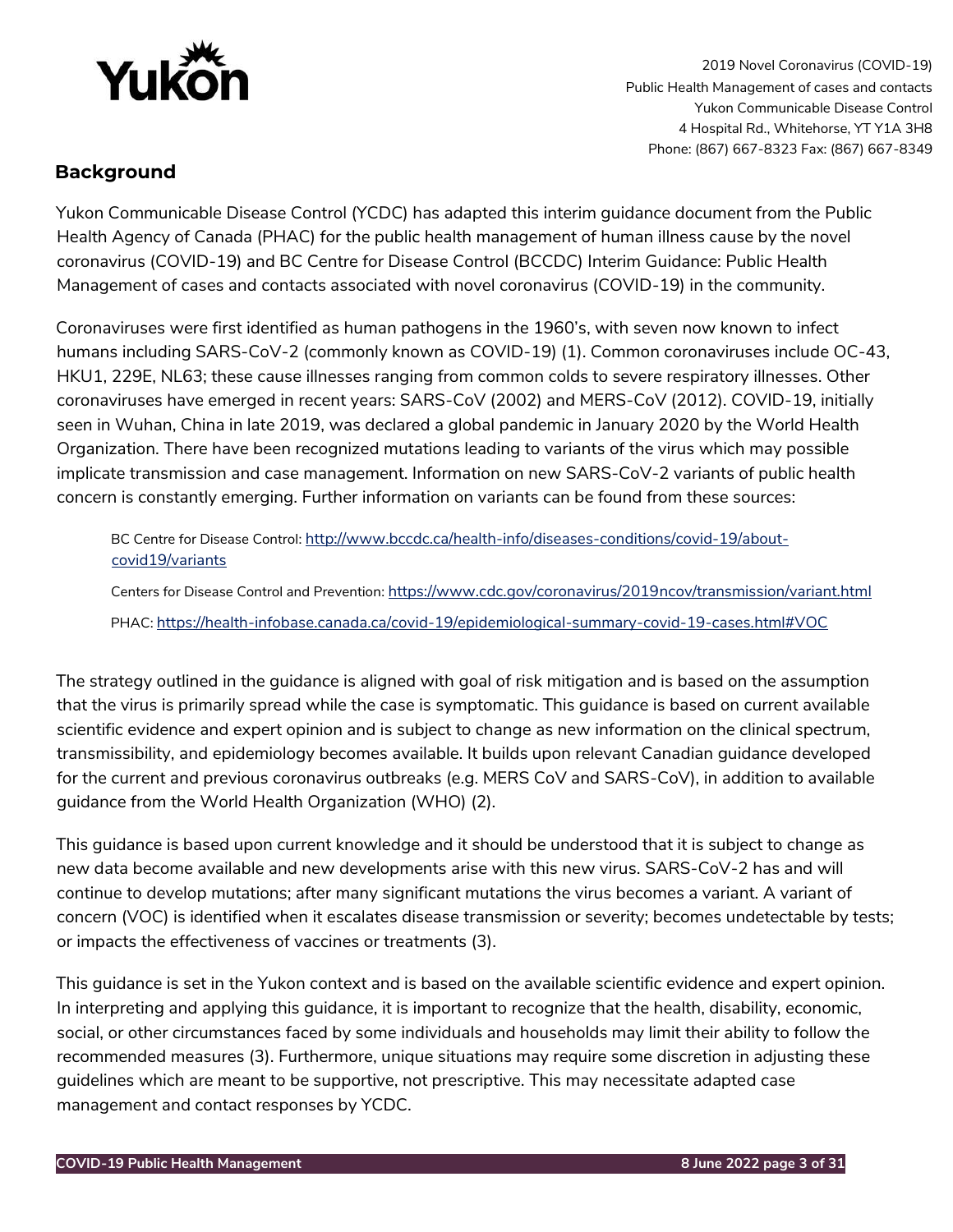

This guidance should be read in conjunction with relevant territorial legislation, regulations, organizational polices as well as provider scope practice. In Yukon, all aspects of management related to COVID-19 are coordinated by YCDC and Yukon's Chief Medical Officer of Health (CMOH) and/or the Deputy Chief Medical Officer of Health (DCMOH). For the purpose of this document Medical Officer of Health (MOH) will be used for all MOHs practicing in Yukon.

## **Goals**

The objectives of this guideline are:

- Promote prompt identification and reporting of probable and confirmed cases of COVID-19 and contacts
- Management of cases and contacts
- Supplement existing guidelines provided by the Public Health Agency of Canada related to case and contact management in the community.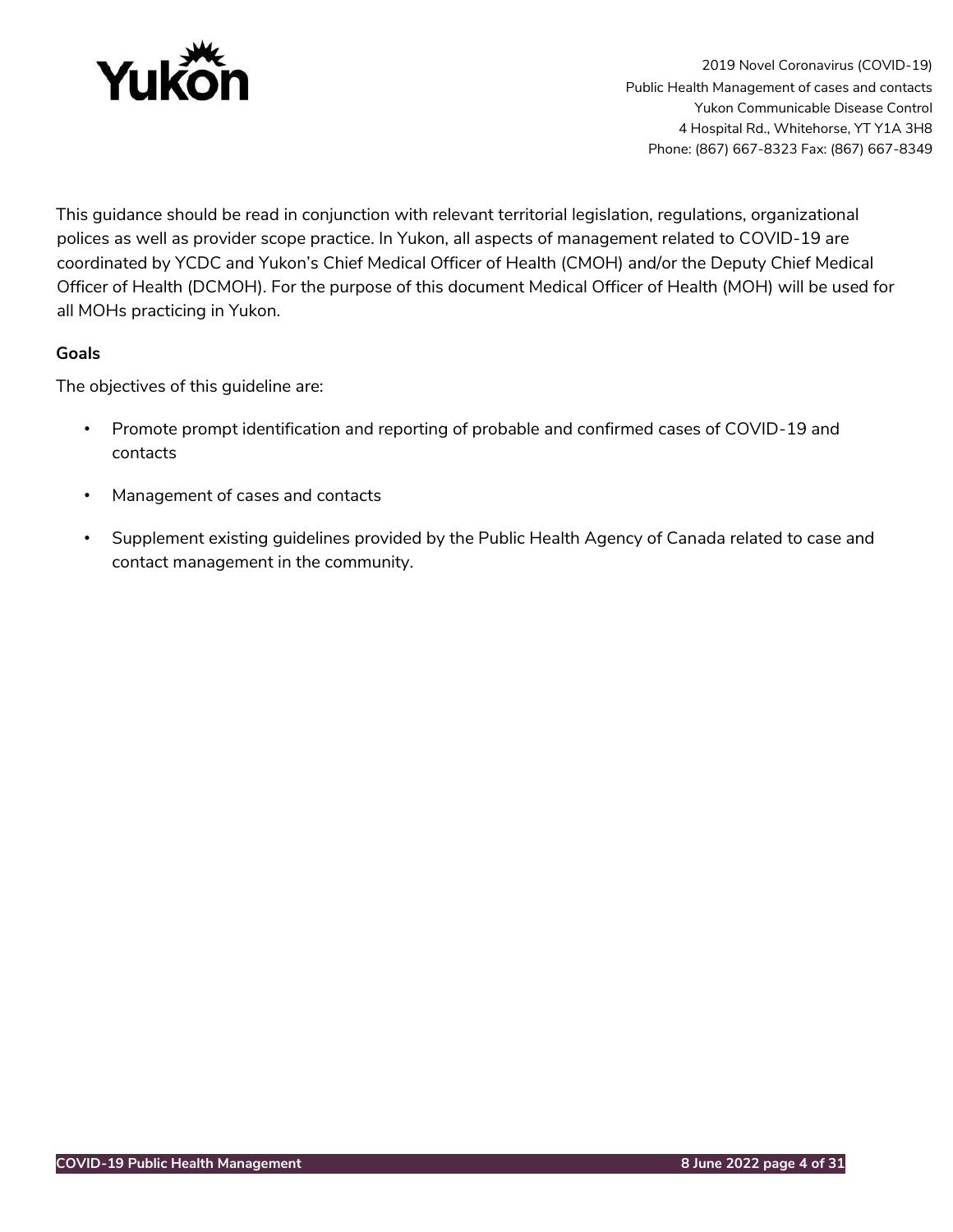

# <span id="page-4-0"></span>**Epidemiological Characteristics**

| Clinical<br>Characteristics                   | • Reported illnesses have ranged from infected people with mild to no symptoms, to severe illness, including<br>death. Symptoms absent at the onset of illness may develop over time with disease progression. Based on<br>available data, neither the absence nor presence of signs or symptoms are accurate enough to rule disease in<br>or out (3). As such people suspected of having COVID-19 should be tested to rule in or out this diagnosis (4)<br>• At this time the progression seems to include initial symptoms that may be quite mild with worsening<br>symptoms during the second week<br>· Common symptoms (5) (>50%) include: Fever, chills, cough, shortness of breath/difficulty breathing, fatigue,<br>loss of appetite, loss of taste and/or smell<br>• Less common symptoms (5) (<50%) include: sputum production, muscle aches, chest pain, diarrhea,<br>nausea/vomiting, headache, dizziness, sore throat<br>• Rare (5) (<10%): confusion, runny nose, fainting, skin manifestations<br>• WHO estimates that of all cases 82% will experience mild illness, 15% severe illness, and 3% critical illness.<br>This is similar to the data that has been compiled from Canadian cases.<br>• 15% of infected people are asymptomatic (6) (7) (8) (9) (10), up to 36% of children are asymptomatic<br>(11), and those over the age or 65 and/or with medical conditions (5) may have atypical presentations. |
|-----------------------------------------------|---------------------------------------------------------------------------------------------------------------------------------------------------------------------------------------------------------------------------------------------------------------------------------------------------------------------------------------------------------------------------------------------------------------------------------------------------------------------------------------------------------------------------------------------------------------------------------------------------------------------------------------------------------------------------------------------------------------------------------------------------------------------------------------------------------------------------------------------------------------------------------------------------------------------------------------------------------------------------------------------------------------------------------------------------------------------------------------------------------------------------------------------------------------------------------------------------------------------------------------------------------------------------------------------------------------------------------------------------------------------------------------------------------------------------------|
| Treatment                                     | See below                                                                                                                                                                                                                                                                                                                                                                                                                                                                                                                                                                                                                                                                                                                                                                                                                                                                                                                                                                                                                                                                                                                                                                                                                                                                                                                                                                                                                       |
| Period of<br>Incubation                       | Mean: 5 days, Median: 5-7 days, Range: 2-14 days for public health purposes. The Omicron variant of concern,<br>which is the dominant strain in YT at this time, has a shorter median incubation period of 3 days (range 0-8<br>days) (48-51). A very small proportion of individuals would still be incubating at 14 days, likely about 1%,<br>perhaps up to 6.7% (52). Some individuals could develop their infection after the end of their quarantine.<br>Some individuals can be infectious even at the end of their quarantine without knowing it because they are<br>asymptomatic, pre-symptomatic or very mildly symptomatic.                                                                                                                                                                                                                                                                                                                                                                                                                                                                                                                                                                                                                                                                                                                                                                                           |
| Human to<br>Human<br>Transmission<br>Zoonotic | • Contact & droplet which vary in size from large droplets that fall to the ground rapidly [within seconds or<br>minutes], to smaller droplets [i.e., aerosols] which linger in the air under some circumstances, such as within<br>settings with poor ventilation (3)<br>• Fomites (duration of virus survival could be days); however, current evidence does not support fomites as a<br>substantial source of transmission.<br>• Consider potential fecal-oral transmission<br>• Reported transmission from mink to humans in the Netherlands.                                                                                                                                                                                                                                                                                                                                                                                                                                                                                                                                                                                                                                                                                                                                                                                                                                                                               |
| Transmission                                  | • There is currently no evidence that other domestic animals are a source of transmission.<br>• At this time, there is evidence that bats, cats, dogs, mink, ferrets, hamsters, mink, non-human primates, tree<br>shrews and rabbits have some level of susceptibility to infection with SARS-CoV-2 and may develop illness.                                                                                                                                                                                                                                                                                                                                                                                                                                                                                                                                                                                                                                                                                                                                                                                                                                                                                                                                                                                                                                                                                                    |
| Period of<br>Communicability                  | • Period of communicability is considered 48 hours prior to onset of symptoms and at least 10 days after onset<br>of symptoms. Contact tracing efforts should consider all individuals, with whom a case had contact prior to<br>isolation, beginning up to 48 hours prior to the case developing initial symptoms.<br>• Period of communicability and discontinuation of isolation depends on the patient and setting. See text for<br>further discussion.<br>• Coughing may persist for weeks, this does not mean the individual is infectious, nor is self-isolation needed.                                                                                                                                                                                                                                                                                                                                                                                                                                                                                                                                                                                                                                                                                                                                                                                                                                                 |
| Diagnostics                                   | See Surveillance Case Definitions                                                                                                                                                                                                                                                                                                                                                                                                                                                                                                                                                                                                                                                                                                                                                                                                                                                                                                                                                                                                                                                                                                                                                                                                                                                                                                                                                                                               |
| Immune<br>response and<br>reinfection         | Following infection, more than 90% of individuals will develop IgM and IgG antibodies within weeks of symptom<br>onset (12). As stated by the Public Health Agency of Canada guidelines, the relationship between antibody<br>levels and the level of protection against reinfection remains undetermined, as well as the role of cellular<br>immunity in preventing reinfection (including cross-protective immunity) following exposure to common<br>coronaviruses. See section on reinfection.                                                                                                                                                                                                                                                                                                                                                                                                                                                                                                                                                                                                                                                                                                                                                                                                                                                                                                                               |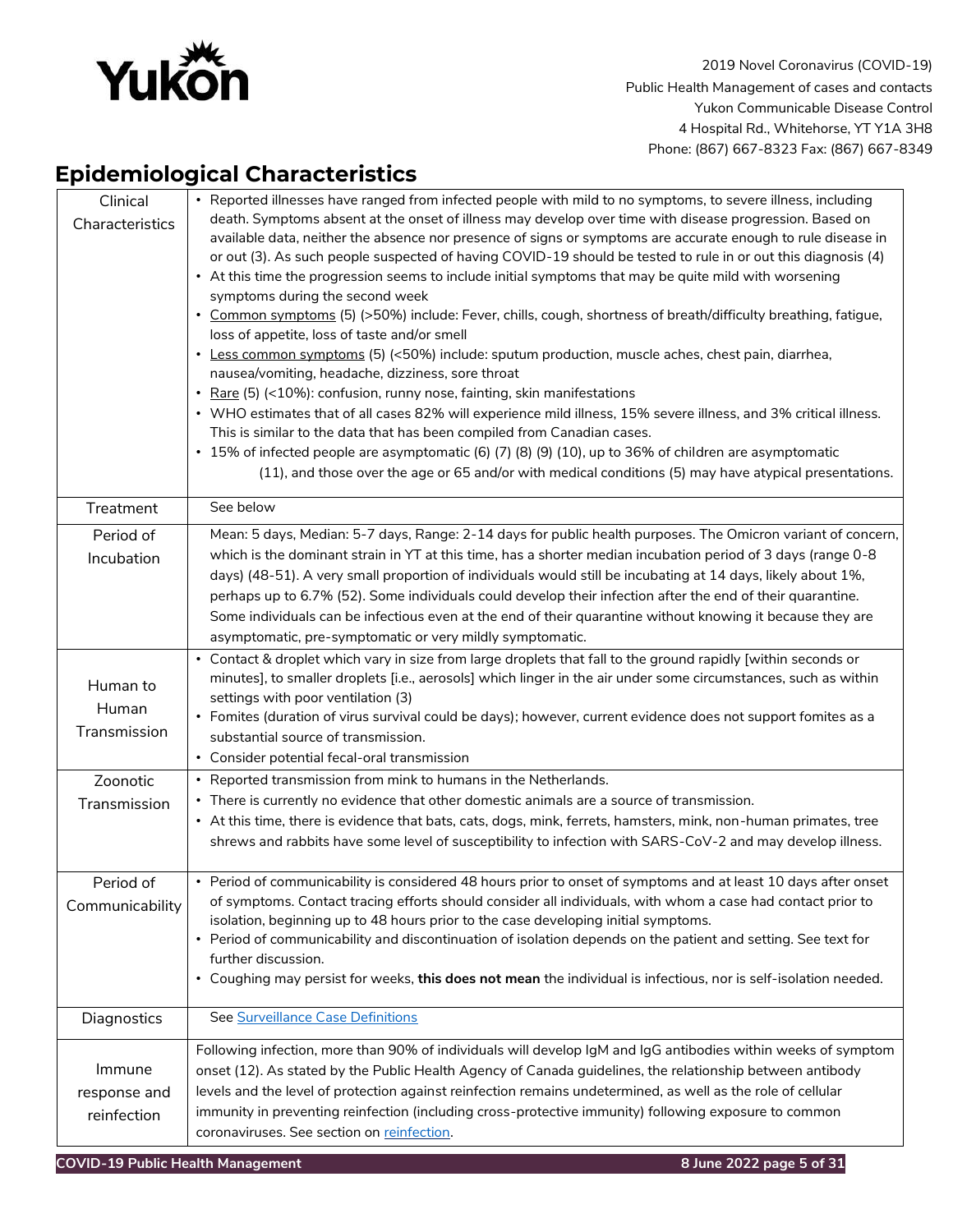

# <span id="page-5-0"></span>**Surveillance Case Definitions**

| <b>Surveillance Case Definitions (13)</b> |                                                                                                                                                                                                                                                                                                                                            | Reportable |
|-------------------------------------------|--------------------------------------------------------------------------------------------------------------------------------------------------------------------------------------------------------------------------------------------------------------------------------------------------------------------------------------------|------------|
|                                           |                                                                                                                                                                                                                                                                                                                                            | to YCDC    |
| <b>PUI</b>                                | A person for whom a laboratory test for COVID-19 has been ordered or is expected to                                                                                                                                                                                                                                                        |            |
| (person under                             | be ordered.                                                                                                                                                                                                                                                                                                                                | No         |
| investigation)                            |                                                                                                                                                                                                                                                                                                                                            |            |
| Probable                                  | A person who:                                                                                                                                                                                                                                                                                                                              | Yes        |
|                                           | Has symptoms compatible with COVID-19 (See <i>clinical characteristics</i> )                                                                                                                                                                                                                                                               |            |
|                                           | <b>AND</b>                                                                                                                                                                                                                                                                                                                                 |            |
|                                           | Had a high-risk exposure with a confirmed COVID-19 case (i.e. close contact) OR was<br>exposed to a known cluster or outbreak of COVID-19                                                                                                                                                                                                  |            |
|                                           | <b>AND</b>                                                                                                                                                                                                                                                                                                                                 |            |
|                                           | Has not had a laboratory-based NAAT assay for SARS-CoV-2 completed or the result<br>is inconclusive                                                                                                                                                                                                                                        |            |
|                                           | OR                                                                                                                                                                                                                                                                                                                                         |            |
|                                           | Had SARS-CoV-2 antibodies detected in a single serum, plasma, or whole blood<br>sample using a validated laboratory-based serological assay for SARS-CoV-2 collected<br>within 4 weeks of symptom onset                                                                                                                                    |            |
|                                           | 0R                                                                                                                                                                                                                                                                                                                                         |            |
|                                           | Had a POC NAAT for SARS-CoV-2 and the result is preliminary (presumptive) positive                                                                                                                                                                                                                                                         |            |
|                                           | OR                                                                                                                                                                                                                                                                                                                                         |            |
|                                           | Had a POC antigen test for SARS-CoV-2 and the result is preliminary (presumptive)                                                                                                                                                                                                                                                          |            |
|                                           | positive, however the individual met the current testing recommendations for a PCR or<br>accessed a high risk setting during their POC.                                                                                                                                                                                                    |            |
| <b>Confirmed</b>                          | A person with confirmation of infection with SARS-CoV-2 documented by:                                                                                                                                                                                                                                                                     | Yes        |
|                                           | The detection of at least one specific gene target by a validated laboratory-based<br>nucleic acid amplification test (NAAT) assay (e.g. real-time PCR or nucleic acid<br>sequencing) performed at a community, hospital, or reference laboratory (the National<br>Microbiology Laboratory or a provincial public health laboratory)<br>OR |            |
|                                           | The detection of at least one specific gene target by a validated point-of-care (POC)<br>nucleic acid amplification test (NAAT) that has been deemed acceptable to provide a<br>final result (i.e. does not require confirmatory testing)<br>$\overline{\mathsf{OR}}$                                                                      |            |
|                                           | Seroconversion or diagnostic rise (at least four-fold or greater from baseline) in viral<br>specific antibody titre in serum or plasma using a validated laboratory-based<br>serological assay for SARS- CoV-2                                                                                                                             |            |

**Note:** Definitions above reflect surveillance criteria and does not reflect clinical criteria where testing for COVID-19 is recommended and reporting to MOH/YCDC is required, as soon as possible.

Case definitions and exposure criteria are subject to change. YCDC assigns classification using the most recent PHAC definitions for affected area. Published case definitions can be found a[t: www.canada.ca/en/public-health/services/diseases/2019-novel-coronavirus](http://www.canada.ca/en/public-health/services/diseases/2019-novel-coronavirus-infection/health-professionals/national-case-definition.html)[infection/healthprofessionals/national-case-definition.html.](http://www.canada.ca/en/public-health/services/diseases/2019-novel-coronavirus-infection/health-professionals/national-case-definition.html)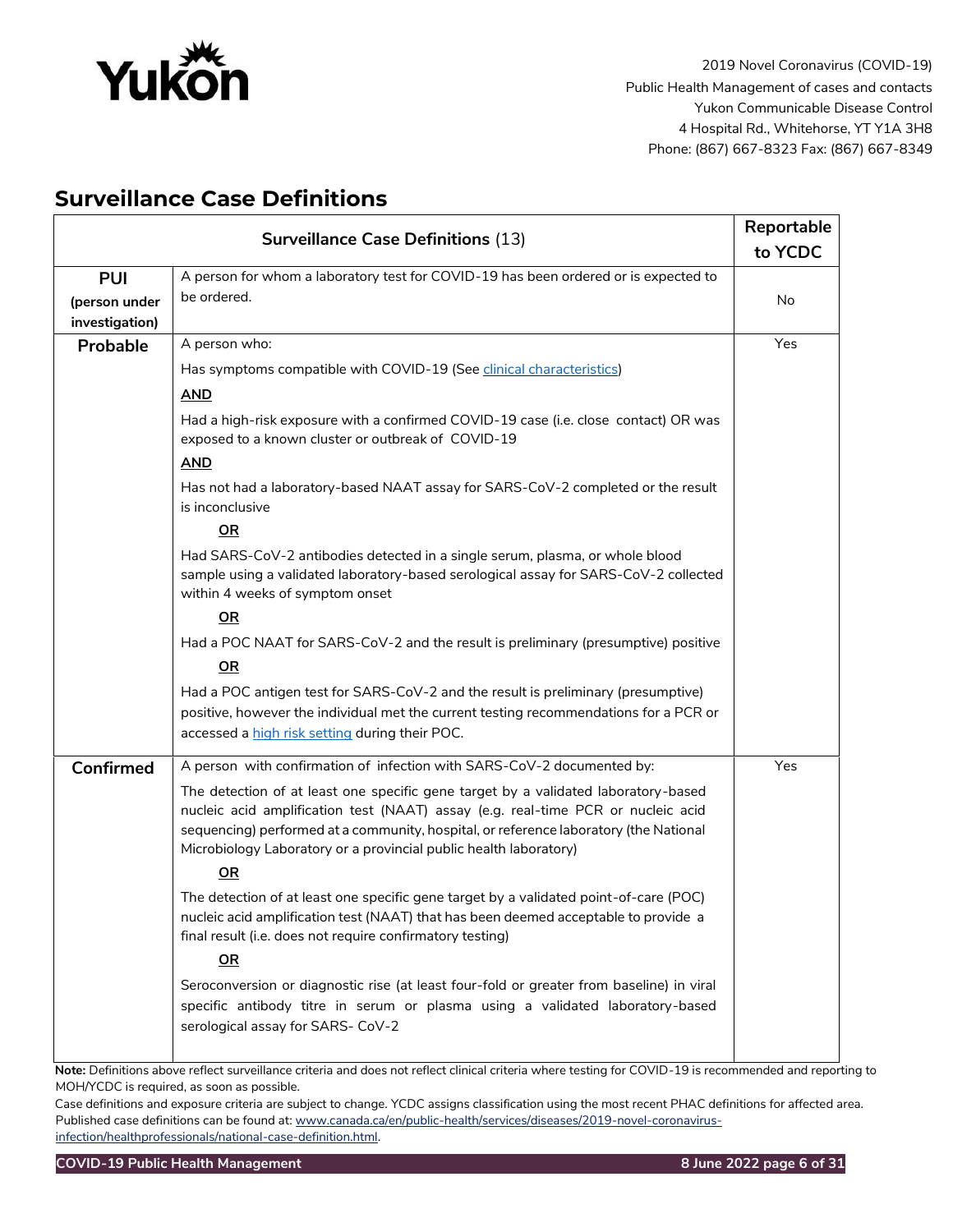

Front line health care providers must notify YCDC of any possible cases where further follow up, including testing, may be clinically warranted (as well as all, PUI, suspect, probable or confirmed) in accordance with territorial reporting requirements under Yukon's [Reportable Disease List](https://yukon.ca/sites/yukon.ca/files/hss/hss-imgs/comm_diseases_0.pdf) & the [Public Health and Safety Act.](https://legislation.yukon.ca/legislation/page_p.html) See [Contact](#page-22-0) section for contact numbers.

YCDC/MOH may provide overall coordination with health care providers for the management of the case and establish communication links with all involved health care providers. Based on clinical need, hospital admission may be recommended for any suspected, probable or confirmed cases whose clinical condition requires acute care to ensure effective isolation and appropriate monitoring of illness. On a case by case basis, MOH may recommend hospitalization based on additional factors such as anticipated disease trajectory, comorbidities, access to health care services in one's home community and logistics associated with transportation to acute care services. In circumstances where coordination is required with other provincial or territorial jurisdictions for contact tracing or case management, YCDC will coordinate with all other CDC offices.

YCDC will document all investigations in Panorama, using the UDF and existing core functionality (i.e., risk factors, signs/symptoms). YCDC will report all confirmed cases of COVID-19 nationally to the PHAC using defined PHAC processes and case report forms, available at [www.canada.ca/content/dam/phac-aspc/documents/services/diseases/2019-novel](http://www.canada.ca/content/dam/phac-aspc/documents/services/diseases/2019-novel-coronavirus-infection/health-professionals/2019-nCoV-case-report-form-en.pdf)[coronavirusinfection/health-professionals/2019-nCoV-case-report-form-en.pdf](http://www.canada.ca/content/dam/phac-aspc/documents/services/diseases/2019-novel-coronavirus-infection/health-professionals/2019-nCoV-case-report-form-en.pdf)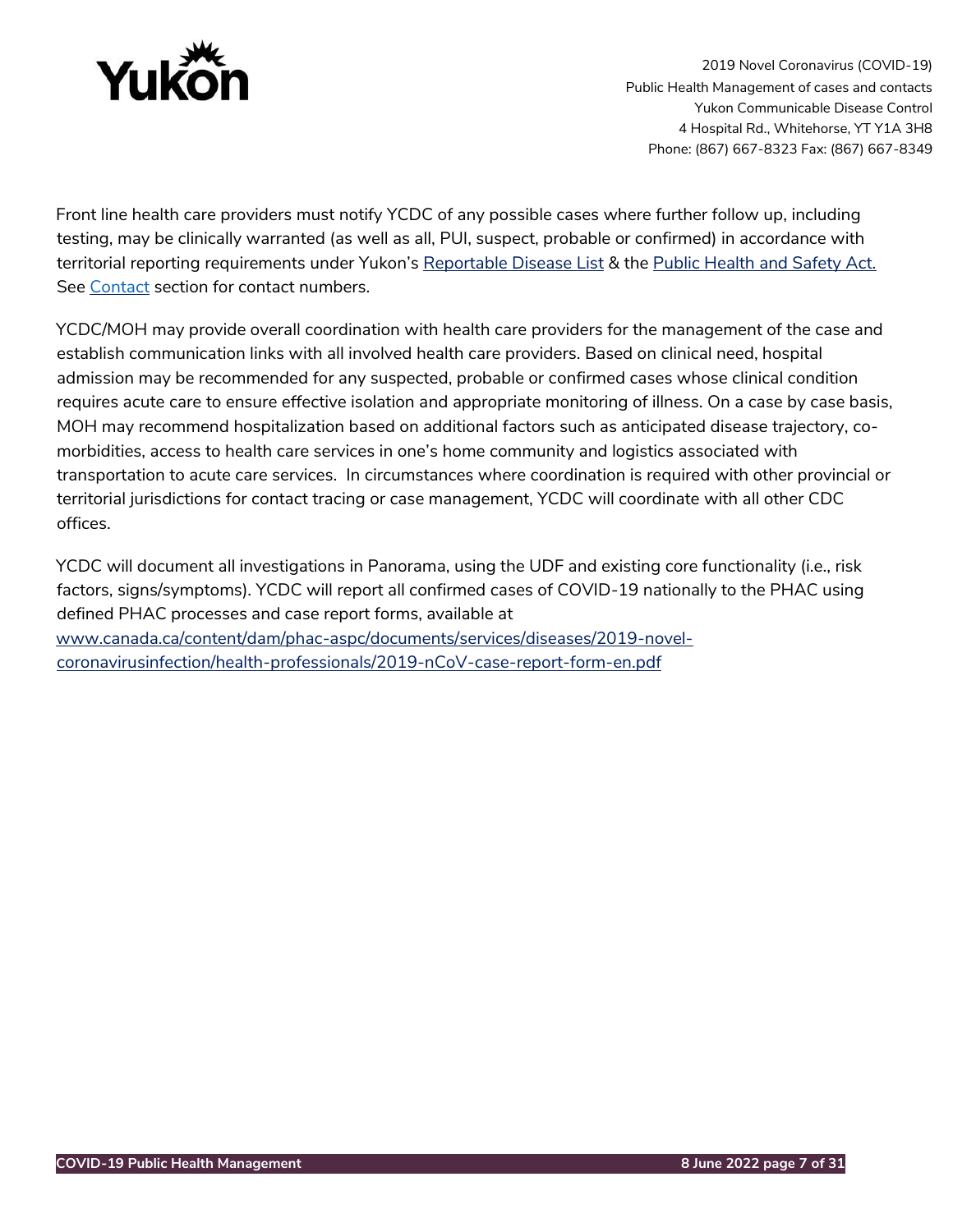

# <span id="page-7-0"></span>**Clinical Management**

At this time, treatment is mainly supportive, though anti-virals and monoclonal antibodies may be recommended for high risk cases. Other treatments are available for severe disease in hospitalized individuals. Supportive treatment should be based on the patient's clinical condition at the discretion of the primary health care provider. Guidance on the [clinical management](https://www.who.int/publications/i/item/WHO-2019-nCoV-therapeutics-2022.2) of severe acute respiratory infection when a case of COVID-19 is suspected is available from the WHO (14).

At this time, there is no evidence to suggest that the period of communicability is different in the pediatric population compared to the adult population. Therefore, public health follow-up in pediatric cases mirrors that of adult cases.

# <span id="page-7-2"></span><span id="page-7-1"></span>**Epidemiology Management Definitions**

# **Covid-19 Illness Severity Criteria (applies to children and adults)**

Asymptomatic illness: Cases with no COVID-19 compatible symptoms at the time of testing, and who do not develop symptoms during their isolation (if they develop compatible symptoms, they should be reclassified in the appropriate category based on severity of illness)

Mild to moderately severe illness: Cases that do not reach the threshold for severe illness. If a patient was admitted to the hospital for reasons unrelated to their COVID-19 illness, they should not automatically be considered as having severe COVID-19 illness.

Severe to critical illness: Individuals for whom COVID-19 causes any one of the following: experienced oxygen saturation below 94% on room air, pneumonia, hypoxemic respiratory failure, multiple organ dysfunction, or septic shock (15) (16) hospitalized because of the severity of COVID-19 illness (hospitalization in those who have COVID-19 can be for other reasons than COVID-19 severity of illness, e.g. for a surgical procedure, for relief of LTC capacity, for another medical condition).

# <span id="page-7-3"></span>**Level of Immune Compromise**

Mildly immune compromised: Those with mild immune compromising conditions, such as diabetes, end-stage renal disease, advanced age, are treated the same as those without immune compromising conditions.

Moderately immune compromised (15) (17) individual with one or more of the following:

- $\circ$  Persons on chemotherapy for solid organ cancer (as determined by the most responsible physician [MRP])
- $\circ$  Human Immunodeficiency Virus (HIV) with a CD4 count of 50 ≤200 cells/mm3 (inclusive)
- o Combined primary immunodeficiency disorder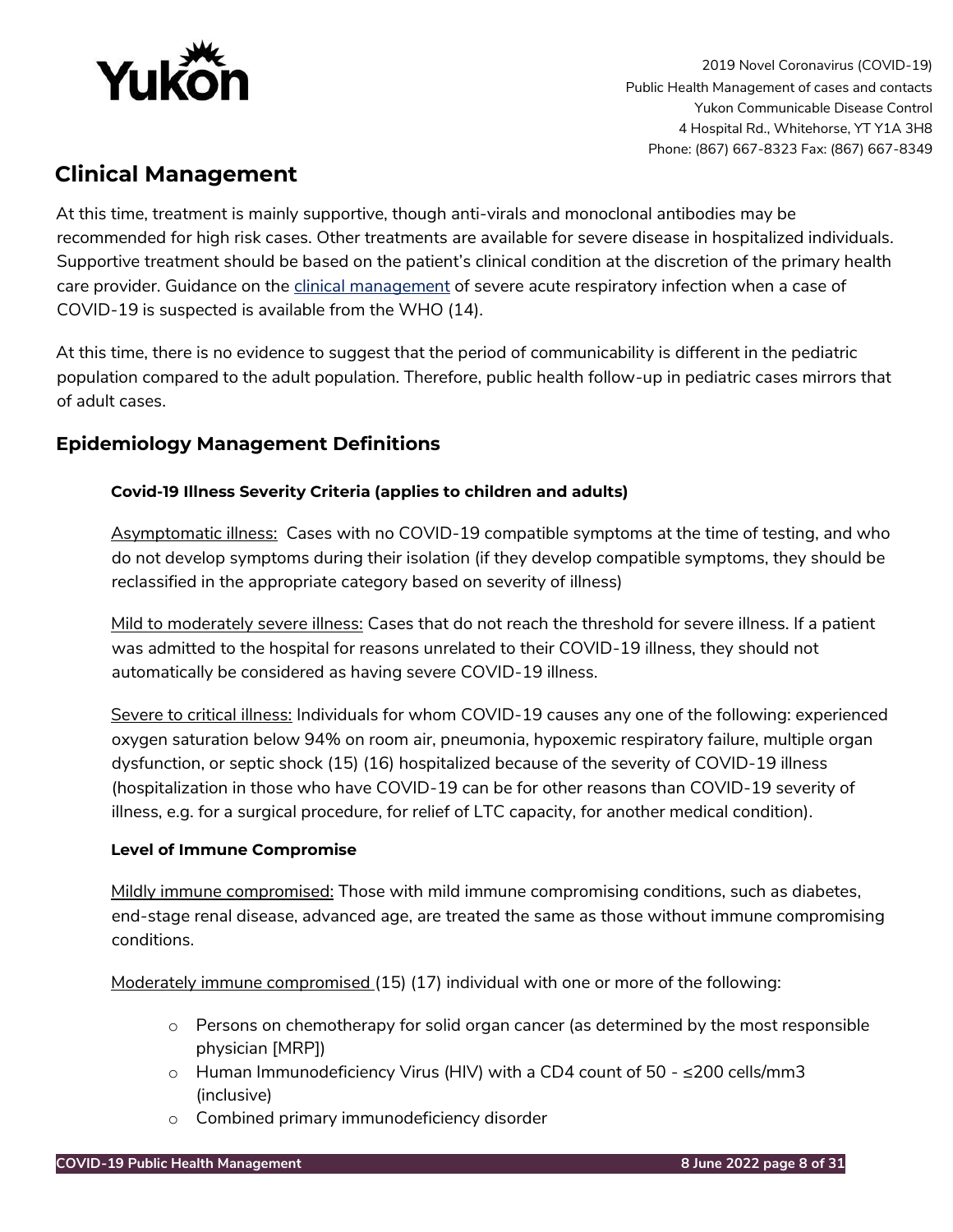

 $\circ$  Any person taking a biologic/immunomodulatory therapy, prednisone of  $>$ 20 mg/day (or equivalent dose) for ≥14 days, tacrolimus, sirolimus, mycophenylate, methotrexate, or azathioprine.

Based on their clinical judgement, MRPs may determine that there are other diagnoses and/or medications not listed above that support considering patients as moderately immune compromised. Consult an infectious disease specialist as needed.

Severely immune compromised (17) (18) (19) (20) (21) individuals with one or more of the following (in consultation with the most appropriate care provided if needed):

- o Bone marrow transplant
- o Chronic lymphocytic leukemia
- o Lymphoma
- o Hypogammaglobulinemia
- o Human Immunodeficiency Virus (HIV) with a CD4 count of < 50 or AIDS
- o Chimeric antigen receptor T-cell therapy
- o Use of rituximab

There may be other diagnoses or a combination of diagnoses and/or medications that support considering patients as severely immune compromised. Current evidence may not have demonstrated prolonged live viral shedding with such diagnoses and/or medications yet. Thus, clinical judgement remains important to determine if these patients should be considered as severely immune compromised to determine their communicability period.

# <span id="page-8-0"></span>**Period of Communicability**

The period of communicability is dependant on the level of immune compromise and severity of symptoms. It considered as 48 hours prior to onset of symptoms up to 10 days after onset of symptoms. Live viral shedding may occur for longer in those with illness of greater severity (e.g., admitted to hospital directly due to COVID-19) and those who are severely immunocompromised, and the period of communicability may extend to 20 days after onset of symptoms in these groups. For a small number of individuals within these groups  $($   $\sim$  2%), live viral shedding may extend beyond 20 days, with the maximum known duration being 32 days (22) (23) (24) (25) (15).

Cases with asymptomatic illness: In general, the duration of infectiousness is from 48 hours before a COVID-19 positive sample was taken until 10 days<sup>1</sup> after the sample was taken. Since the exact start of the infection is difficult to establish in asymptomatic cases, some case-by-case assessment is warranted. Sometimes, an earlier onset of infectiousness date may be considered to identify further

 $\overline{a}$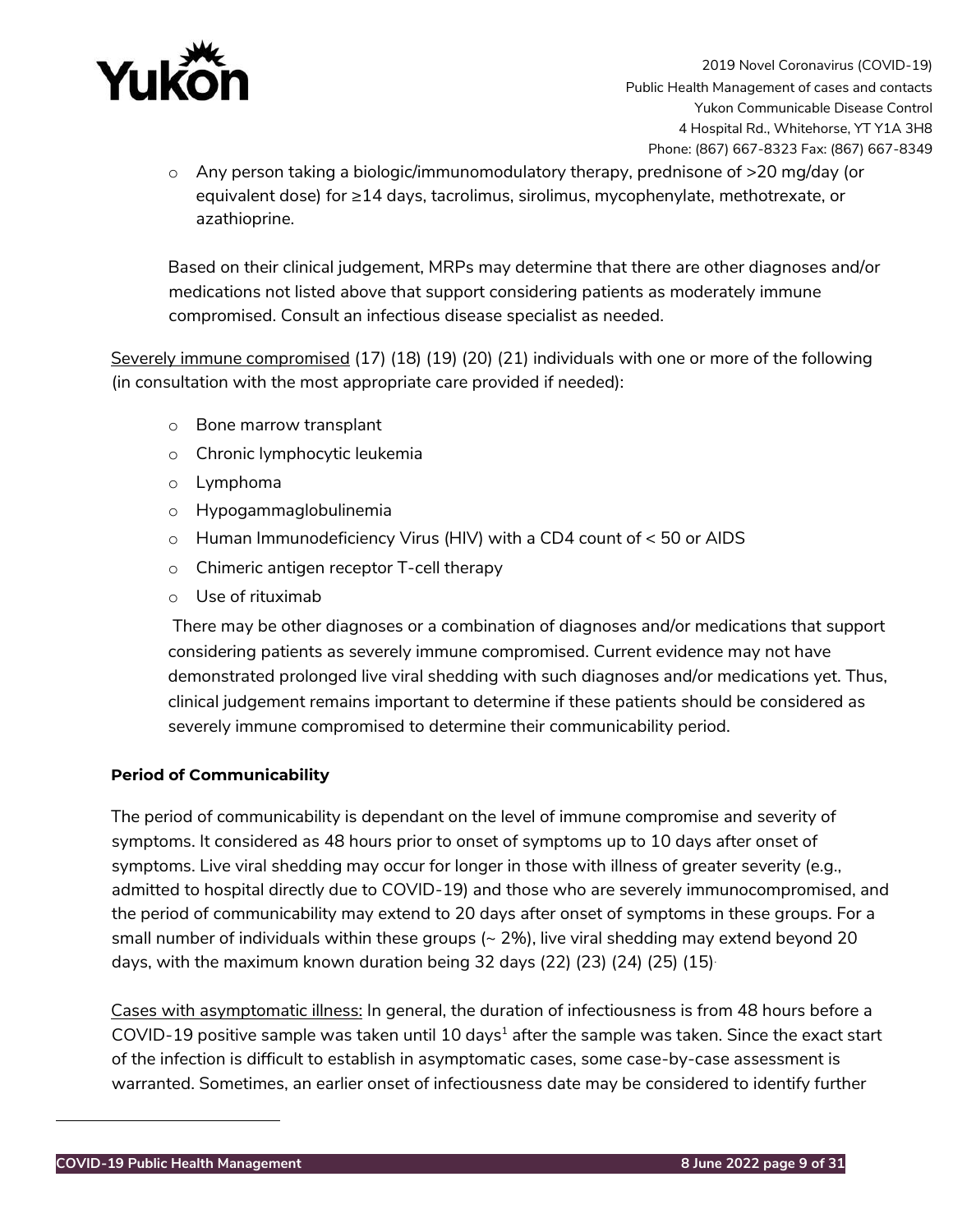

potential exposures, especially if someone has been in a high-risk setting. If the case is immune compromised, the infectious period is longer and extends generally to 20 days after testing.

Cases with mild to moderately severe illness, and who are not immune compromised, or only mildly immune compromised: From 48 hours prior to onset of symptoms up to 10 days after onset of symptoms (see Clinical Illness). All possible symptoms should be considered, with particular attention to those that may be mild and/or nonspecific (e.g., fatigue, muscle pain) and those less common.

Cases with severe or critical illness, or moderately immune compromised: From 48 hours prior to onset of symptoms to 20 days after onset of symptoms (see Clinical Illness). All possible symptoms should be considered, with particular attention to those that may be mild and/or nonspecific (e.g., fatigue, muscle pain) and those less common.

Cases who are severely immune compromise: From 48 hours prior to onset of symptoms to potentially more than 20 days after onset of symptoms. In those individuals, it is recommended to consult with a Medical Health Officer and a test based strategy might be recommended to determine the most likely end to the infectious period.

Based on the individual patient settings, most responsible provider in consultation with Infectious Disease Specialist or MOH may determine that there are other diagnoses and/or medications not listed above that warrant considering patients as moderately or severely immune compromised. In those cases, in acute care settings, a test-based strategy may be used to cease the use of additional precaution, on recommendation of MOH.

# <span id="page-9-0"></span>**Reinfection**

Following infection, more than 90% of individuals will develop IgM and IgG antibodies within weeks of symptom onset (12). As stated by the Public Health Agency of Canada guidelines, the relationship between antibody levels and the level of protection against reinfection remains undetermined, as well as the role of cellular immunity in preventing reinfection (including cross-protective immunity following exposure to common coronaviruses). However, this might be affected by the emergence of variants of concern with mutation enabling immune escape. As explained by the US CDC (26) "Reinfection with a SARS-CoV-2 variant virus has been reported in Brazil, the U.K., and South Africa. The risk of reinfection may be increased in the future with exposure to SARS-CoV-2 variant virus strains that are not neutralized by immune antisera, such as one recently described in South Africa." The risk of reinfection also depends on the nature of exposure to an infectious case of COVID-19. The use of prevention strategies can lower the risk of transmission and reinfection.

A recent PHAC review indicates that the time to reinfection can vary from 15 days to more than 220 days, with a median time to reinfection below between approximately 60 to 80 days (27). For confirmed reinfection, studies suggest the risk is decreased by more than 95%, while studies of suspected reinfection suggest 83 to 94% protection. Most studies conclude that the vast majority of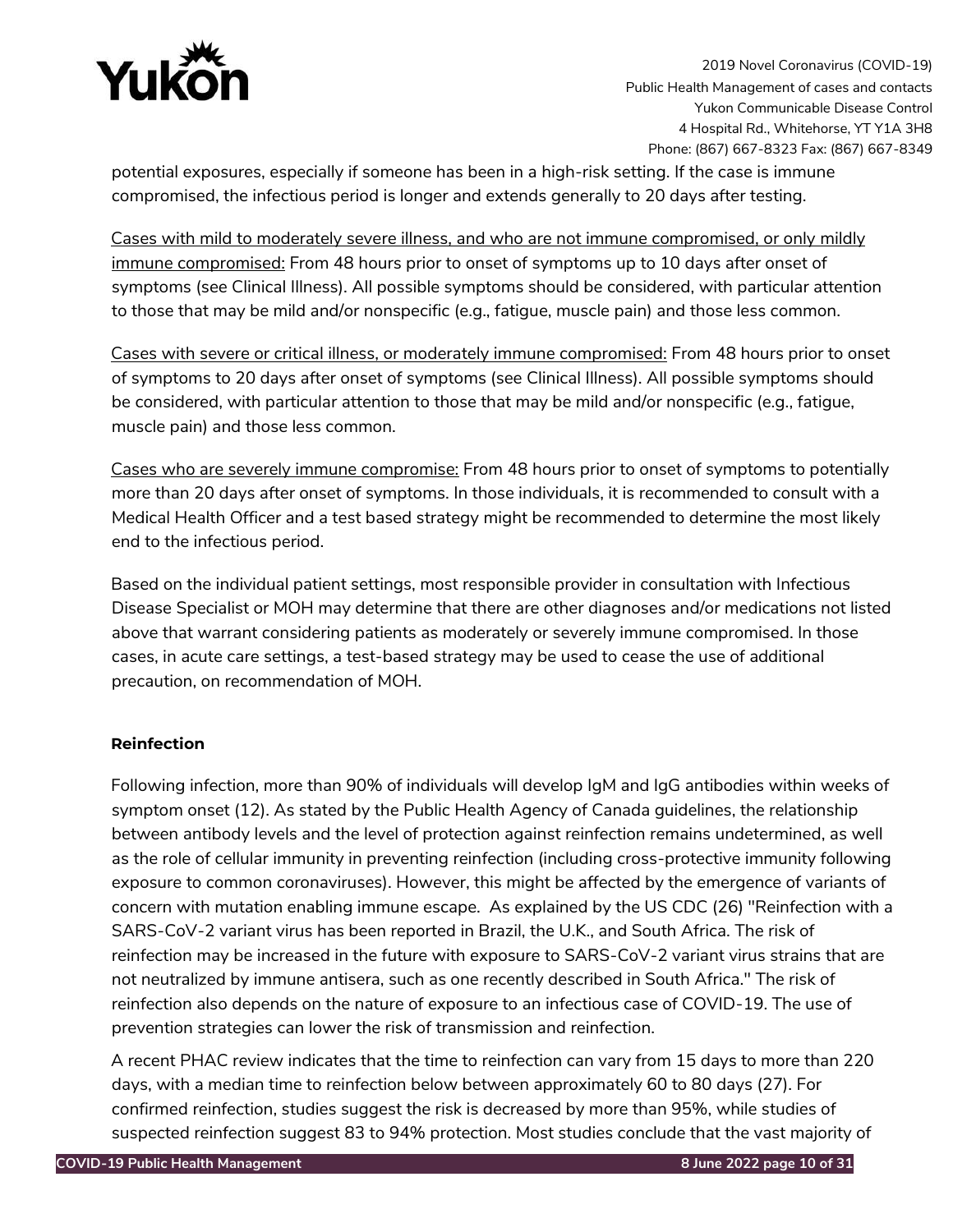

individuals with prior infection are at very low risk of reinfection in the first 6 months, and likely protected for longer.

Some studies indicate the relative risk of reinfection is significantly lower in those with detectable antibodies, even several months after infection (28) (29). Those who did not seroconvert may not have the same degree of protection from reinfection as those with high titers of antibodies; older age, duration of symptoms, and the number of symptoms correlate with higher IgG responses after primary infection, while an immune-compromised status, and older age in some studies, is correlated with a lower antibodies response.

There are too few cases to determine the clinical presentation in a second infection and how it may differ. To date, there has not been any evidence of antibody-dependent disease enhancement observed.

As serological testing for the detection of SARS-CoV-2 antibodies becomes more widely available, the results are expected to provide further insight into the questions on reinfection and the duration of immunity

**A repeat test resulting as positive is highly unlikely to indicate a new infection (30) in the first 45 days since recovery and is unlikely in the first 90 days following recovering**. For clients who continue to be symptomatic, or have new symptoms with a positive test it is important to consider other differential diagnoses such as long COVID-19 or underlying immune compromise.

# <span id="page-10-0"></span>**Diagnostic Testing**

Yukon is conducting COVID-19 diagnostic testing for certain groups of individuals with compatible symptoms, however mild. Up to date laboratory testing guidelines for clinical purposes can be found on the [Yukon Health Professionals](https://yukon.ca/en/health-and-wellness/health-concerns-diseases-and-conditions/find-information-health-professionals) [p](https://yukon.ca/en/health-and-wellness/health-concerns-diseases-and-conditions/find-information-health-professionals)age. For those who have had close contact with a COVID-19 case, and have even a single of the symptom included in the testing guidelines, isolation and/or testing is strongly recommended.

Asymptomatic testing is not routinely recommended, but can be useful in specific circumstances as determined by YCDC/MOH. Canadian guidelines suggest that asymptomatic testing of close contacts may be warranted to interrupt more chains of transmission. YCDC/MOH may recommend testing for individuals who are part of a public health investigation of a case, cluster or an outbreak, regardless of symptom profile.

Point-of-care (POC) testing may assist in addressing the gaps in access to timely COVID-19 testing. Use of POC testing such as Abbott ID Now $M$  continues to be evaluated in the COVID19 response, as well as the role of serology and genomic testing**. POC testing has different sensitivity and specificity compared to the gold standard PCR tests**, including a potential to miss early or late infections. Some may need confirmatory testing. As always, the COVID-19 test result must be interpreted in the clinical context of the patient and exposure history. If a POC test results negative but the client is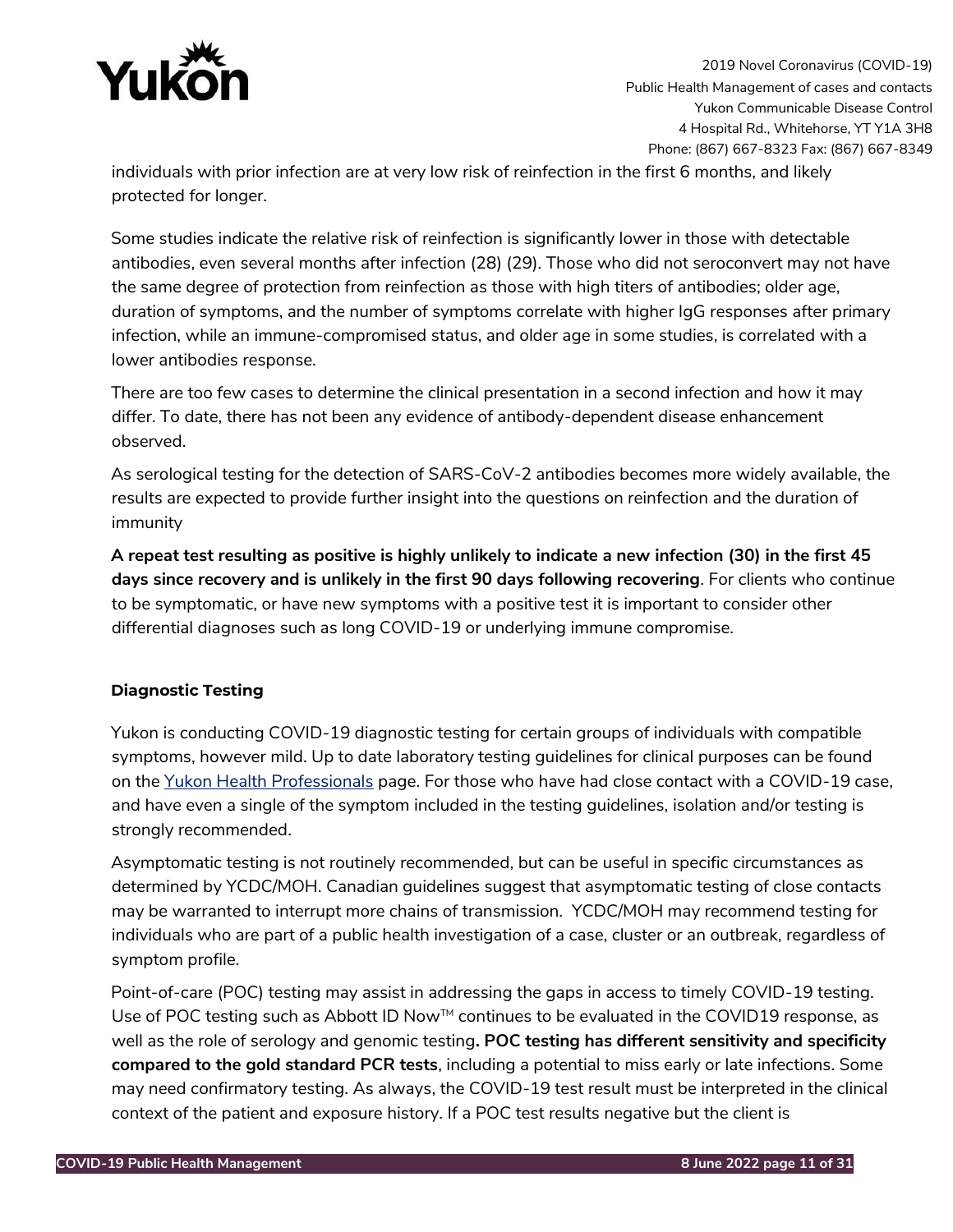

symptomatic, client should isolate and retest in 2-3 days if signs and symptoms persist or have a PCR collected after the POC test. Refer to Yukon guidelines on use the use of Abbott ID testing.

At this time, PCR lab-based testing is recommended for certain populations of individuals (based upon health risk, age, vaccination status and working/living environment), see current Yukon COVID-19 PCR testing recommendations available at [https://yukon.ca/en/health-and-wellness/health-concerns](https://yukon.ca/en/health-and-wellness/health-concerns-diseases-and-conditions/find-information-health-professionals)[diseases-and-conditions/find-information-health-professionals.](https://yukon.ca/en/health-and-wellness/health-concerns-diseases-and-conditions/find-information-health-professionals) Individuals who do not meet criteria for lab-based testing are recommended to self-test with an at-home test. Specific information regarding the use of at-home antigen tests, interpretation of results and additional recommendations can be found at Yukon.ca/covid19.

# <span id="page-11-0"></span>**Discontinuation of Isolation**

International travelers must adhere to the requirements of the [Canadian Quarantine Act.](https://orders-in-council.canada.ca/attachment.php?attach=39781&lang=en) Note: this may include self-isolation recommendations that extend beyond 14 days for certain circumstances, including a case diagnosed after their first day of quarantine, as outlined in the Act.

Cases are considered 'recovered' when they have met the criteria for removal of isolation. Discontinuation of isolation for confirmed cases can be complex depending on the clinical scenario but it ultimately based on the potential risk of transmission to others. When multiple isolation requirements apply for one individual, for example: needing to isolate due to international travel while being a highrisk contact or a positive case, the longest isolation period will always apply.

| At least 7 days after the date of symptom onset<br>$\bullet$<br>or specimen collection, whichever is earlier or<br>applicable, and;<br>Symptoms have improved;<br>Fever has resolved for 24 hours without<br>the use of fever-reducing medications<br>*** for 3 days following the end of isolation,<br>individuals must:<br>Continue to wear a well-fitting mask in all<br>$\bullet$<br>public settings<br>Avoid activities in which mask removal | Individuals who are not<br>hospitalized or<br>immunocompromised,<br>regardless of vaccination<br>status |
|----------------------------------------------------------------------------------------------------------------------------------------------------------------------------------------------------------------------------------------------------------------------------------------------------------------------------------------------------------------------------------------------------------------------------------------------------|---------------------------------------------------------------------------------------------------------|

Table 2. Criteria for ceasing isolation of cases **that are not under a federal quarantine order** to use in conjunction with definitions in infectious period section.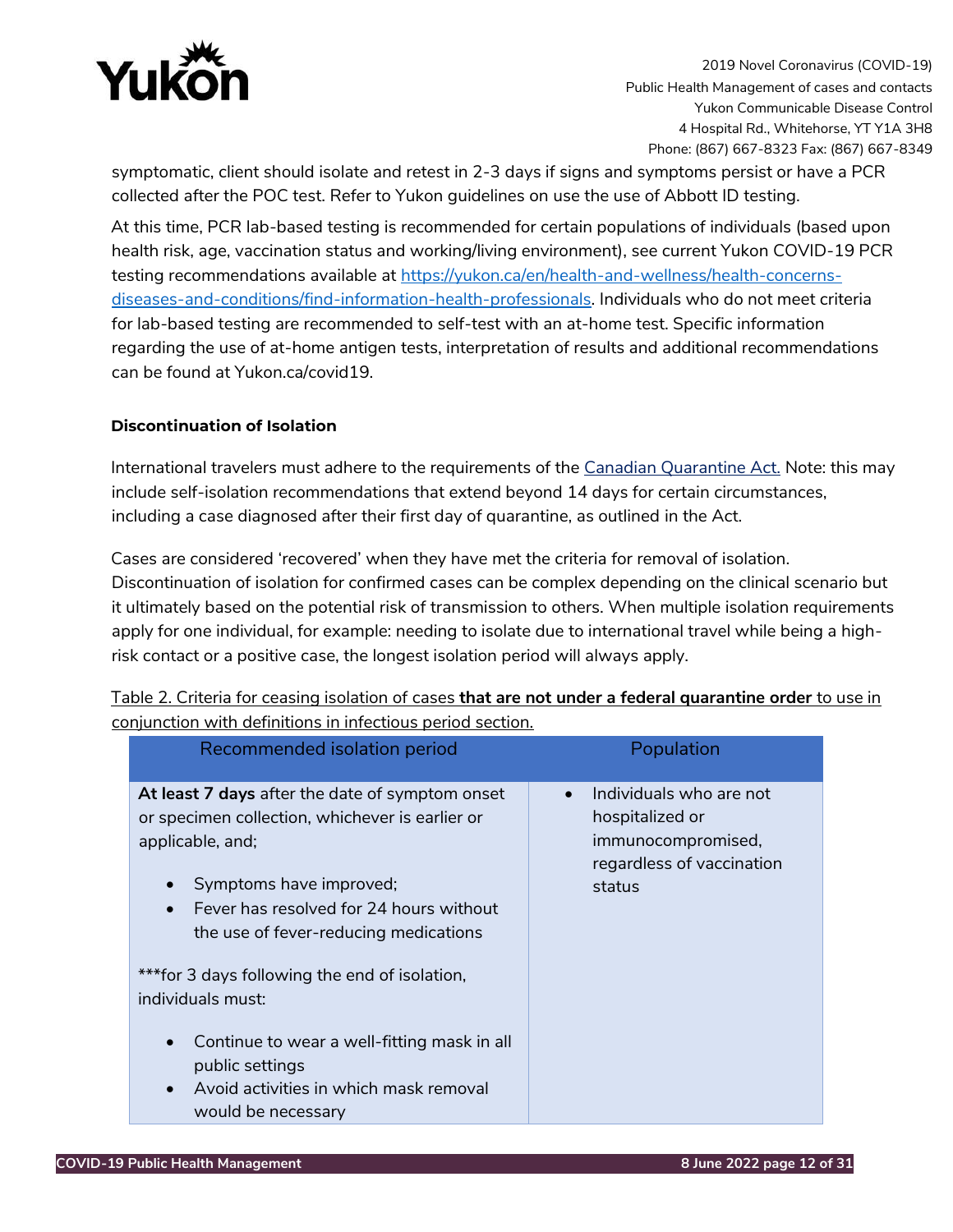

| Avoid visiting individuals who are                             |                                                        |  |  |
|----------------------------------------------------------------|--------------------------------------------------------|--|--|
| immunocompromised or at high risk of                           |                                                        |  |  |
| illness                                                        |                                                        |  |  |
| Not visit high risk settings <sup>2</sup><br>$\bullet$         |                                                        |  |  |
| 10 days after the date of symptom onset or                     | Immunocompromised<br>$\bullet$                         |  |  |
| specimen collection, whichever is earlier or                   | Hospitalized for COVID-19                              |  |  |
| applicable, and;                                               | related illness (or at<br>discretion of hospital IPAC) |  |  |
| Symptoms have improved;                                        | Residing in a high-risk<br>$\bullet$                   |  |  |
| Fever has resolved for 24 hours without<br>$\bullet$           | setting                                                |  |  |
| the use of fever-reducing medications                          |                                                        |  |  |
| ***for 10 days following the end of isolation,                 |                                                        |  |  |
| immunocompromised individuals must:                            |                                                        |  |  |
| Continue to wear a well-fitting mask in all<br>public settings |                                                        |  |  |
| Avoid activities in which mask removal                         |                                                        |  |  |
| would be necessary                                             |                                                        |  |  |
| Avoid visiting individuals who are                             |                                                        |  |  |
| immunocompromised or at high risk of                           |                                                        |  |  |
| illness                                                        |                                                        |  |  |
| Not visit high risk settings <sup>2</sup><br>$\bullet$         |                                                        |  |  |
| 20 days after the date of symptom onset or                     | Severe illness defined as:                             |  |  |
| specimen collection, whichever is earlier or                   | requiring ICU-level care;                              |  |  |
| applicable, and;                                               | high-flow                                              |  |  |
|                                                                | O2/Airvo/intubation; sepsis;                           |  |  |
| Symptoms have improved;                                        | COVID-19 pneumonia;                                    |  |  |
| Fever has resolved for 24 hours without                        | shock; multi-system organ                              |  |  |
| the use of fever-reducing medications                          | failure                                                |  |  |

**Coughing may persist for several weeks, so a cough alone does not mean the individual is infectious.** 

**Please note that a negative at-home rapid antigen test is not required for cases to leave isolation. Instead, the end of a case's isolation is determined by when they meet all of the above criteria.**

Additional factors that are considered when determining end of isolation include:

• infection or possible infection with a variant of concern (VOC)

 $\overline{a}$ 

<sup>&</sup>lt;sup>2</sup> High-risk settings defined as a congregate setting such as long-term care facility or residential care home, corrections/prison, shelter, transition homes.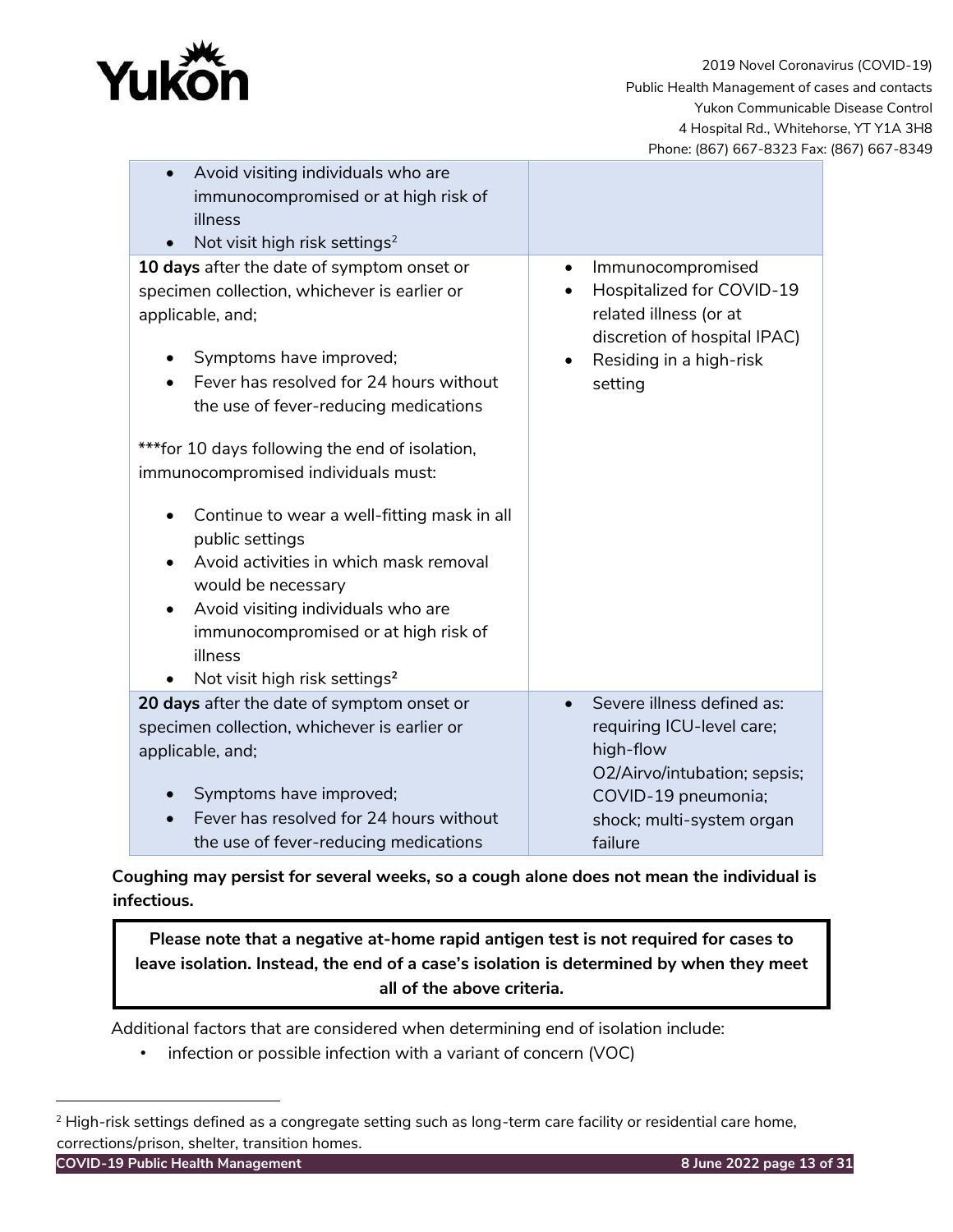

- activities of the recovering individual
- close contact with vulnerable populations (e.g., infants, seniors, immunocompromised etc.)
- ability to follow infection prevention measures (e.g., hand hygiene etc.)
- feasibility of obtaining negative NP swabs
- potential risk of understaffing in health care facilities
- other individual and situation-specific factor

# **Test-Based Cessation of Isolation**

In general, repeat laboratory testing (e.g., a negative test result) as the basis for discontinuing home isolation is not recommended. In exceptional circumstances, a test-based strategy might be considered, at the discretion of the MOH. In health care settings, the decision would be based on clinical judgement, including most responsible physicians in consultation with Infectious Disease and MOH, may determine that there are other diagnoses and/or medications that warrant considering a test-based strategy to cease the use of additional precaution. When this occurs, consultation with an MOH is recommended.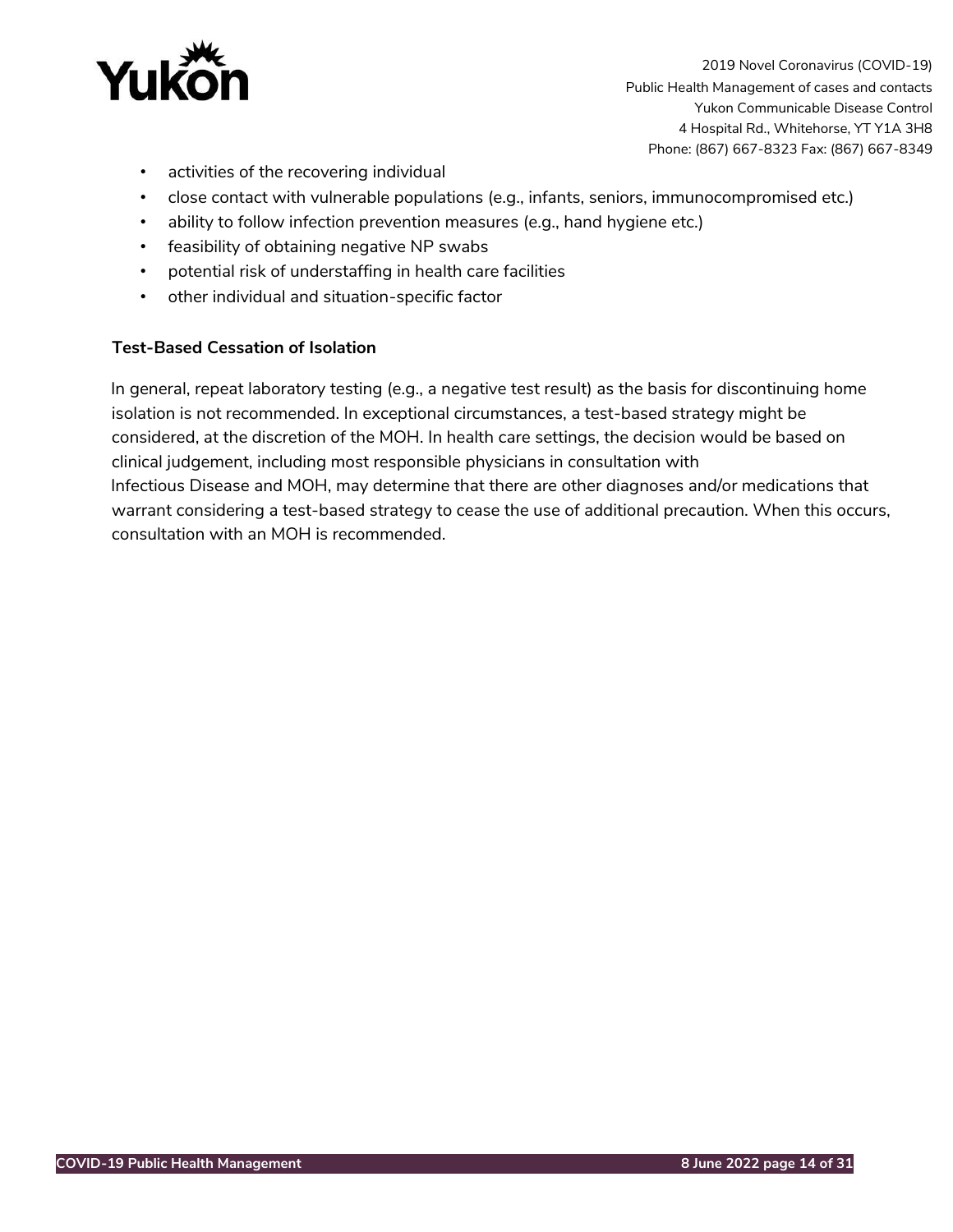

# <span id="page-14-0"></span>**Case Management in the Community (Confirmed, Probable, PUIs)**

Persons can be safety and effectively managed in the community setting providing the patient is clinically stable. Although this purpose of this document is the public health management, it is important to note the importance of a collaborative approach to care, including that of primary care providers, who will continue to lead the care of chronic and acute illnesses within the isolation period that may or may not be exacerbated by COVID-19 infection. When appropriate, respective First Nations Governments may also be involved for supports.

If a case has not been assessed by a HCP prior to identification, a thorough assessment should be undertaken at baseline or if symptoms progress, see  $\Delta$ ppendix  $\Delta$ . Abnormal findings should be communicated to the primary health care provider or MOH based on the concern identified. For instance, clients experiencing changes in pre-existing chronic conditions while on self-isolation should have this communicated to their primary health care provider for further discussion and management, while changes in respiratory status assumed to be related to COVID-19 should be communicated to the primary care provider and MOH for further discussion including possible diagnostic imaging.

The following measures and activities are recommended for all persons investigated for COVID-19:

- Individuals should remain isolated at home or a suitable alternative environment if isolating at home is not possible. It is important that cases who do not require hospital-level care convalesce in a suitable environment where effective isolation can be maintained and appropriate monitoring (e.g., for worsening of illness) can be provided. Considerations for a suitable environment will depend on the individual and their living situation; and may vary depending on the sex, gender, or other socioeconomic or identity factors of the case.
- Individuals will routinely be followed by passive surveillance; however, active surveillance may be considered at the discretion of the MOH. Cases may be followed by active daily monitoring of the case's health status for the duration of illness. Active daily monitoring (or variation of) will be completed by YCDC staff as well as by Primary Care Nurses and/or Community Health Nurses if cases are in rural communities.
- Individuals should be provided standardized information included in the client hand out: *[Information about the novel coronavirus \(COVID-19\) Self-isolating at home](https://yukon.ca/sites/yukon.ca/files/hss/hss-imgs/covid-19_patient_home_isolation-_information_about_covid-19_final_may_2021.pdf) and Information about the [novel coronavirus \(COVID-19\) for caregivers](https://yukon.ca/sites/yukon.ca/files/hss/hss-imgs/covid-19_patient_home_isolation_caregiver_feb_19_final.pdf) (if appropriate)* reviewed in detail by the HCP allowing for questions and demonstrated comprehension. *When* possible, education should involve other household members. Standardizing information includes:
- What is novel coronavirus (COVID-19)
- How to self-isolate
- Daily monitoring
- Personal hygiene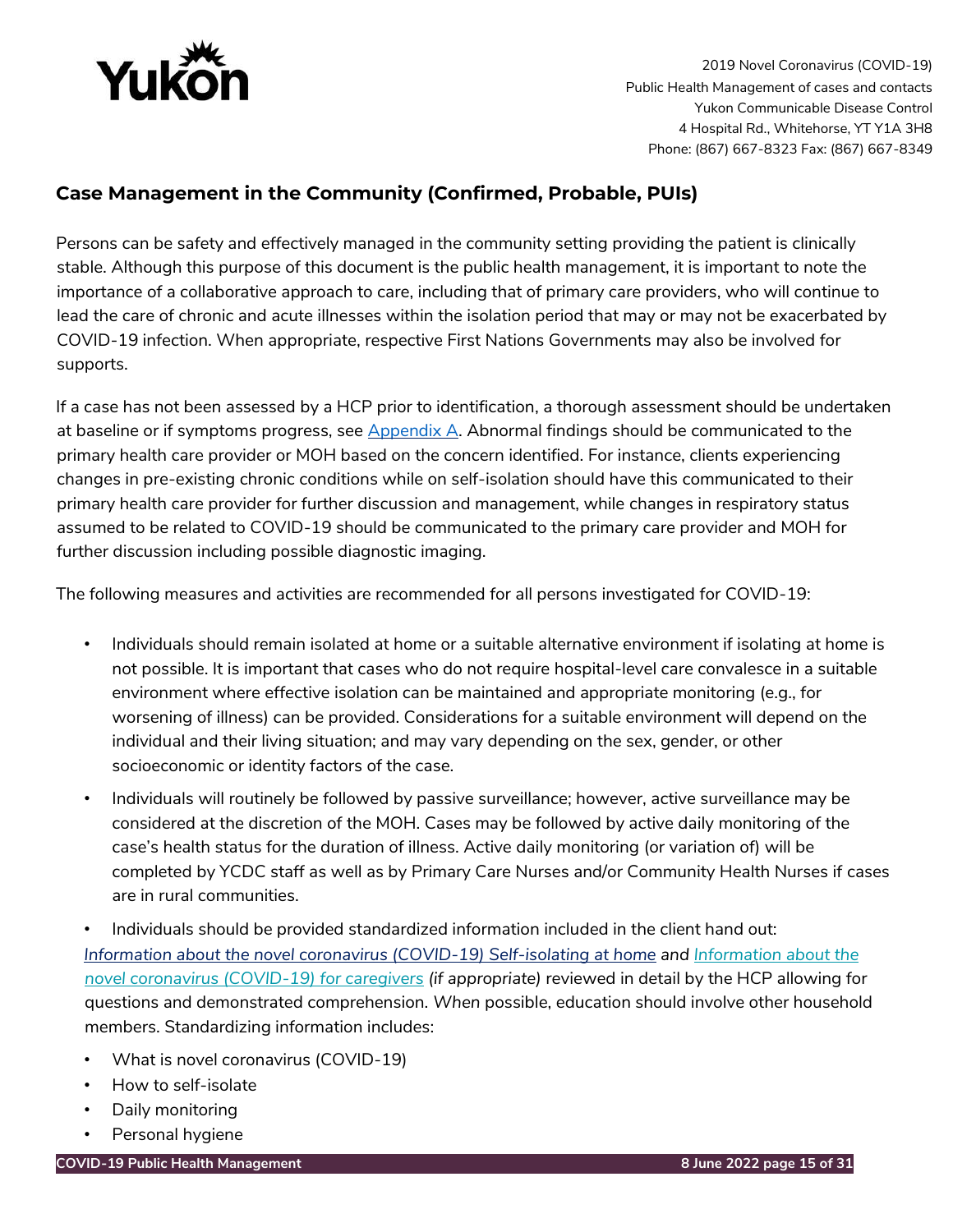

- How to prevent the spread of infection to household contacts or the community
- How to care for the case as safely as possible
- Where and when to seek medical attention

See current testing recommendations for Whitehorse, rural Yukon, as well as enhanced testing recommendations for long term care facilitates and Whitehorse emergency shelter for current recommendations and processes. Include exposure/travel history with specimens being sent. Refer to Laboratory guidance for specimen collection found on the Yukon Government website novel coronavirus [information for health professionals](https://yukon.ca/novel-coronavirus-hp) page.

# <span id="page-15-0"></span>**Home Based COVID-19 Tests**

Yukon government as well as other local agencies provide access to free home based COVID-19 tests in addition to those accessed through a private market, at this time many of these are rapid antigen tests (RAT). However, the use of rapid molecular tests may also be available. It is important to note that the sensitivity, specificity of these tests differ from that of lab based molecular tests and can vary widely from product to product. **Within the context of widespread community transmission of COVID-19, the likelihood of a positive test reflecting true infection is high, while the utility of a negative results, specifically in the presence of symptoms or repeat testing is suboptimal and should be interpreted with caution. Persons meeting this criteria, specifically HCPs or those working in vulnerable settings, SHOULD NOT use a negative RAT in the context of symptoms and widespread community transmission to continue to present within the workplace.**

Persons who report a positive home based test who meet the Yukon criteria for a lab based PCR, should be routed to access PCR testing for confirmation.

Persons reporting a positive home-based RAT, cases are strongly encouraged to follow up with their family doctor, emergency department or community health centre if there are any pre-existing health concerns that may be exacerbated or result in a high risk of morbidity and mortality or any medical emergency.

In conjunction with the surveillance definitions, patient reported positive RAT within the context of not meeting the [high priority setting](#page-19-0) does not need to be reported to YCDC.

# **How to Care for the Case as Safely as Possible**

# Healthcare workers

- For healthcare workers providing health care services in the home, virus-specific guidance for acute health care settings is applicable (31) (32).
- In addition to [Routine Practices,](https://www.canada.ca/en/public-health/services/publications/diseases-conditions/routine-practices-precautions-healthcare-associated-infections/part-b.html#B.III) healthcare workers should follow Contact and Droplet precautions, including eye protection, when within two meters of the case. Toilets should be flushed with the lid down. See [Appendix B](#page-26-1) for further discussion.
- Aerosol-generating medical procedures should be avoided in the home as much as possible.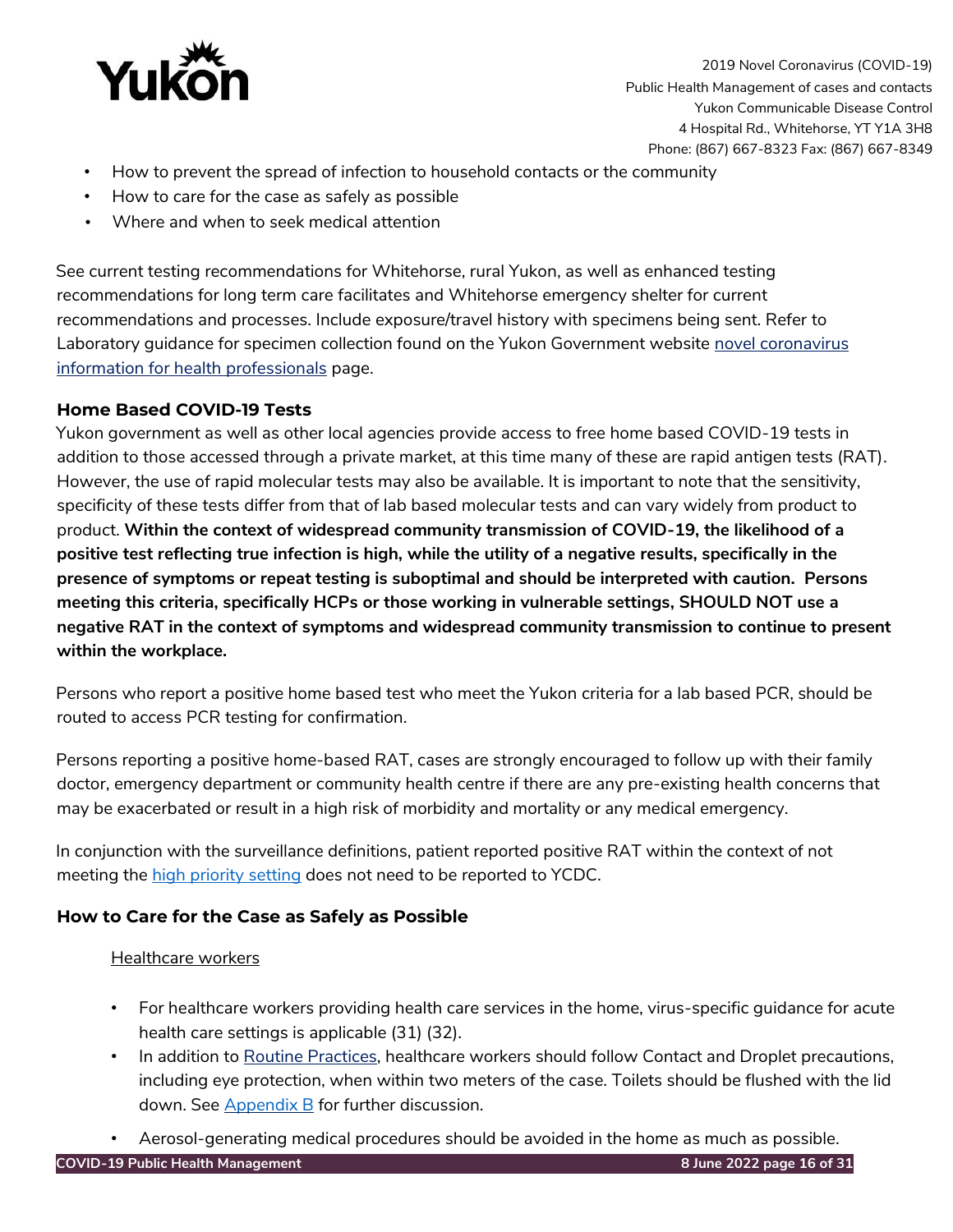

- If aerosol-generating medical procedures (e.g., case is receiving nebulized therapy) are necessary, the use of [Additional Precautions,](https://www.canada.ca/en/public-health/services/publications/diseases-conditions/routine-practices-precautions-healthcare-associated-infections.html) including using a fit-tested N95 respirator with eye protection, is recommended. Healthcare providers should follow existing facility/organizational direction on aerosol-generating medical procedures. PICNet IPC guidance has developed updated information for [AGMP in health care settings](http://www.bccdc.ca/Health-Professionals-Site/Documents/2019-nCoV_AGMP_PICNet.pdf) [s](http://www.bccdc.ca/Health-Professionals-Site/Documents/2019-nCoV_AGMP_PICNet.pdf)pecific to COVID-19. This can also be found on the BCCDC website on the [Novel coronavirus \(2019nCoV\)](http://www.bccdc.ca/health-professionals/clinical-resources/coronavirus-(novel)) page for reference.
- When possible, allow for adequate ventilation.
- Medical equipment should be cleaned, disinfected or sterilized in accordance with Routine [Practices](https://www.canada.ca/en/public-health/services/publications/diseases-conditions/routine-practices-precautions-healthcare-associated-infections/part-b.html#B.III) [\(](https://www.canada.ca/en/public-health/services/publications/diseases-conditions/routine-practices-precautions-healthcare-associated-infections/part-b.html#B.III)such as Accel InterVention™ wipes, one step surface cleaner and disinfectant).
- Wherever possible, only household members who are essential for communication with staff should be present during visit (33). They should remain 2m from staff and wear a medical mask. As household member is a contact to client, staff should wear appropriate PPE if a 2m distance cannot be ensured. Depending on household situation, may be recommended for entire household to wear a mask and remain 2m away from staff during visit (if tolerated).

## For caregivers and others sharing the living environment

- If direct contact care must be provided, the case should wear a surgical/procedure mask, or if not available, use a non-medical mask or facial covering (e.g., cloth mask, dust mask) or cover nose and mouth with a tissue at all times and follow respiratory etiquette.
- The caregiver providing direct contact care to the case should also wear a procedure/surgical mask and eye protection when within two metres of the case and perform hand hygiene after contact.
- Anyone who is at higher risk of developing complications from infection should avoid caring for or come in close contact with the case. This includes people with underlying chronic or immunocompromising conditions (2).Caregivers of cases and PUI should have the standardized information included in the client hand out: *[Information about the novel coronavirus \(COVID-19\) for](https://yukon.ca/sites/yukon.ca/files/hss/hss-imgs/covid-19_patient_home_isolation_caregiver_feb_19_final.pdf)  [caregivers](https://yukon.ca/sites/yukon.ca/files/hss/hss-imgs/covid-19_patient_home_isolation_caregiver_feb_19_final.pdf) and* reviewed in detail by the HCP allowing for questions and demonstrated comprehension.
- When possible, allow for adequate ventilation.

# <span id="page-16-0"></span>**Self-Isolation Considerations for Cases**

The location where a person will self-isolate may be determined by YCDC or their rural health care provider in conjunction with the case. 'Case' refers to confirmed and probable cases. When determining the location, several factors to determine the suitability of the home setting: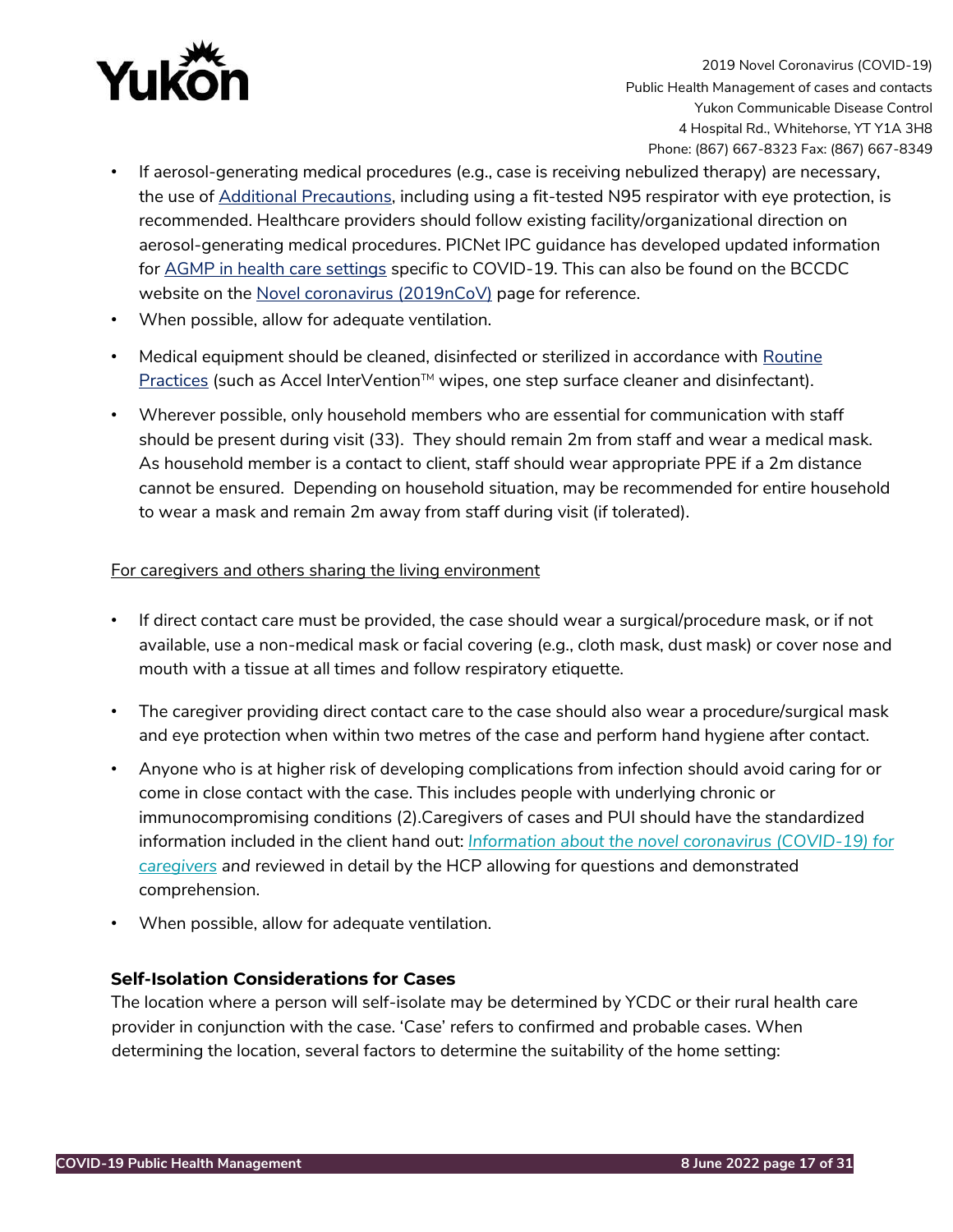

# Severity of illness

Mild symptoms that do not require hospitalization, taking into consideration their baseline health status including older age groups, or chronic underlying or immunocompromising conditions that may put them at increased risk of complications from COVID-19. The ill person should be able to monitor their own symptoms and maintain respiratory etiquette and hand hygiene. Cases with underlying comorbidities associated with risks for severe COVID-19 disease may require additional or ongoing management. As such, engagement with the most responsible care provider should occur to support holistic management of cases within the isolation period.

## Suitable home care environment

In the home, the case should stay in a room of their own so that they can be isolated from other household members. Children's psychological needs still need to be tended to, including physical contact and comfort from a caregiver. It might also be impossible to prevent interaction between young siblings. See *[Information about the novel coronavirus \(COVID19\) for caregivers.](https://yukon.ca/sites/yukon.ca/files/hss/hss-imgs/covid-19_patient_home_isolation_caregiver_feb_19_final.pdf)* If residing in a dormitory, such as at a post-secondary institution or where there is overcrowded housing, efforts should be made to provide the case with a single room (e.g., relocate any other roommates to another location) with a private bathroom. Access to the self-isolation facility either in Whitehorse or within rural Yukon should also be explored when needed. Contact the self-isolation facility assistance team at 867-332-4587. Consult YCDC for any concerns or problem solving surrounding appropriate selfisolation as soon as possible.

# Cohorting cases in co-living settings (e.g., those living in university dormitories, work camps, shelters, overcrowded housing)

Special consideration is needed to support cases in these settings when self-isolating. Access to the self-isolation facility either in Whitehorse or within rural Yukon should also be explored when needed. Contact the self-isolation facility assistance team at 867-332-4587. Consult YCDC, for support. If it is not possible to provide the case with a single room and a private bathroom, efforts should be made to cohort ill persons together. If there are two cases who reside in a co-living setting and single rooms are not available, they could share a double room.

# Access to supplies and necessities

There should be access to food, water, heating fuel, and supplies (ie medication) for the duration of the period of self-isolation. Ideally, there should have access to running water for both drinking and sanitation, however within the context of rural and remote Yukon this may not be feasible or appropriate. Those residing in remote and isolated communities may wish to consider having additional supplies, as well as food and medications usually taken, if it is likely that the supply chain may be interrupted or unreliable. Special consideration is needed to support persons within these contexts.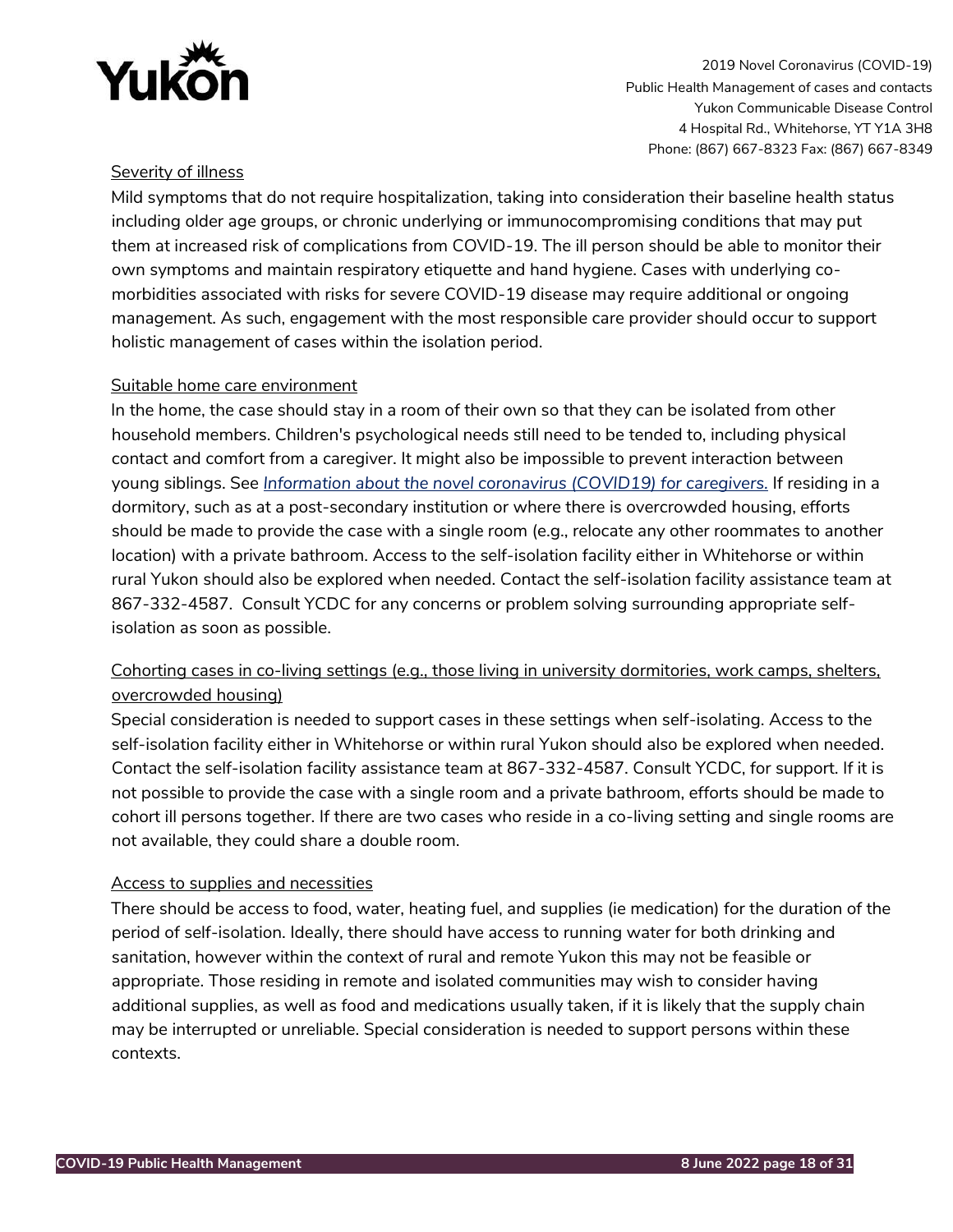

# Risk to others in the home

Household members with conditions that put them at greater risk of complications of COVID-19 (e.g., underlying chronic or immunocompromising conditions, or the elderly) should not provide care for the case and alternative arrangements may be necessary. For breastfeeding mothers: considering the benefits of breastfeeding and the insignificant role of breast milk in transmission of other respiratory viruses, breastfeeding can continue. If the breastfeeding mother is a case, she should wear a medical mask, or if not available, a non-medical mask or facial covering (e.g., homemade cloth mask, dust mask, bandana), when near the infant, practice respiratory etiquette, and perform hand hygiene before and after close contact with the infant. Other cases in the home, e.g., non-breastfeeding parent or other caregiver should refrain from contact with the infant with the breastfeeding mother and infant isolating as a unit.

## Psychosocial considerations

HCPs should encourage individuals, families and communities to create a supportive environment for people who are self-isolating to minimize stress and hardship associated with self-isolation as the financial, social, and psychological impact can be substantial. Obtaining and maintaining public trust are key to successful implementation of these measures; clear messages about the criteria and justification for and the role and duration of self-isolation and ways in which persons will be supported during the self-isolation period will help generate public trust. For Indigenous Peoples, mandatory isolation away from home due to COVID-19 may trigger re-traumatization based on the history of forced removals. There is also the potential for new trauma if their ability to practice cultural and/or spiritual activities is limited.

#### Access to care

While it is expected that persons isolating at home will be able to provide self-care and follow the recommended preventative measures, some circumstances may require care from a household member (e.g., the case is a child). The caregiver should be willing and able to provide the necessary care and monitoring for the case with appropriate precautions in place. See [Information for caregivers](https://yukon.ca/sites/yukon.ca/files/hss/hss-imgs/covid-19_patient_home_isolation_caregiver_feb_19_final.pdf)  [about self-isolation](https://yukon.ca/sites/yukon.ca/files/hss/hss-imgs/covid-19_patient_home_isolation_caregiver_feb_19_final.pdf) for further information.

# <span id="page-18-0"></span>**Self-Care While Convalescing**

#### **Treatment**

At this time, there are limited treatments for COVID-19. Cases should review options for potential treatment with their primary healthcare provider. The case should rest, eat nutritious food, stay hydrated with fluids like water, and manage their symptoms. Over the counter medication can be used to reduce fever and aches. Vitamins and complementary and alternative medicines are not recommended unless they are being used in consultation with a licensed healthcare provider.

#### Monitor temperature regularly

The case should monitor their temperature daily, or more frequently if they have a fever (e.g., sweating, chills), or if their symptoms are changing. Temperatures should be recorded and reported as per the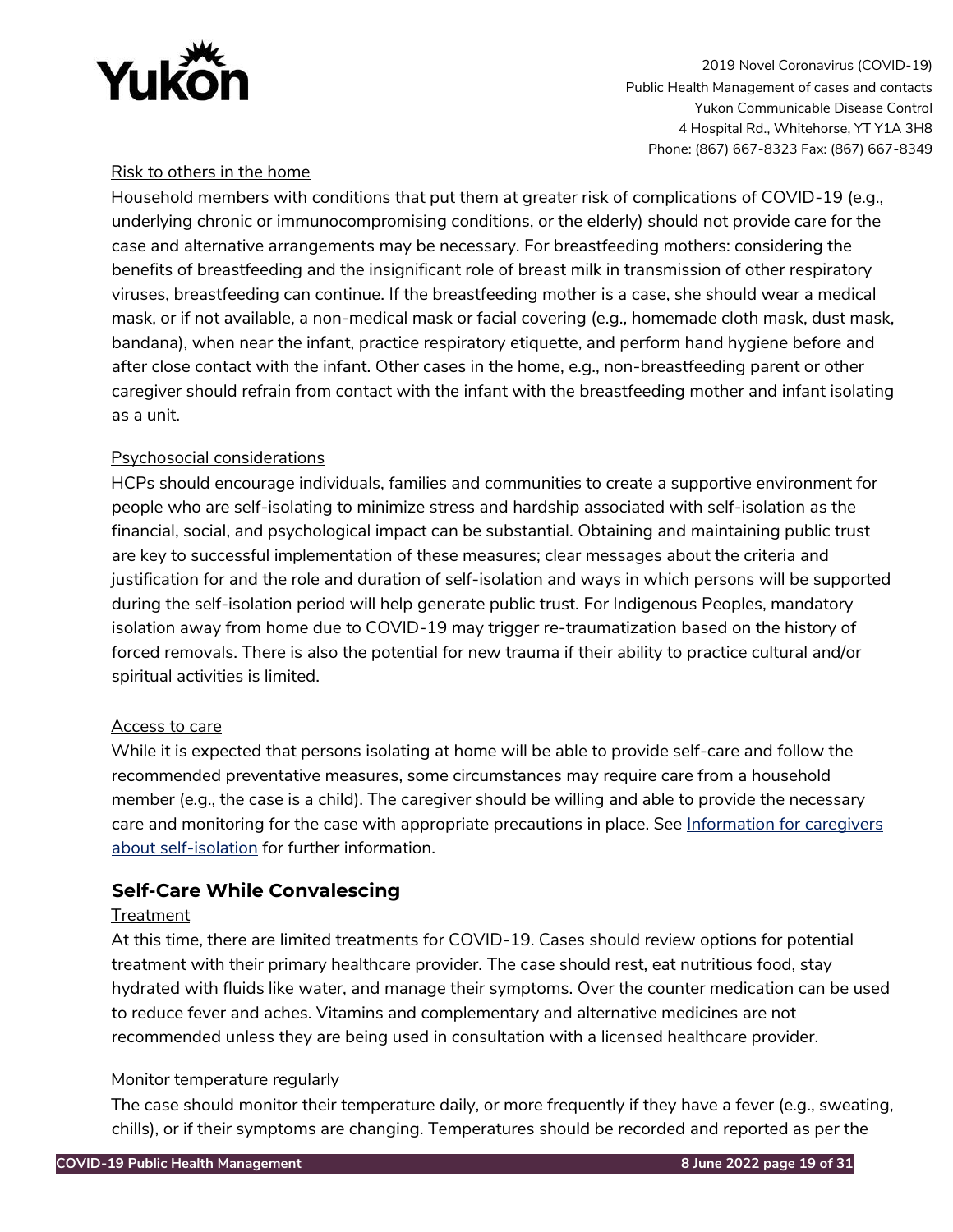

guidelines. If the case is taking acetaminophen (e.g. Tylenol) or ibuprofen (e.g. Advil), the temperature should be recorded at least 4 hours after the last dose of these fever-reducing medicines.

## Maintain a suitable environment for recovery

The environment should be well ventilated and free of tobacco or other smoke. Airflow can be improved by opening windows and doors, as weather permits.

## Stay connected

Staying at home and not being able to do normal everyday activities outside of the home can be socially isolating. Providers can encourage people who are isolating themselves at home to connect with family and friends by phone or computer.

## <span id="page-19-0"></span>**Contact Tracing**

While contact tracing base been an effective mechanism to prevent the spread of COVID-19 in the past, it is not currently an effective tool in preventing transmission with current variants. It is also notable that contact tracing is not done for most common respiratory pathogens, e.g. influenza, RSV, entero/rhino, for the same reasons.

With the emergence of more transmissible variants with shorter incubation periods (the period between contracting the virus and becoming infectious), it is more challenging to find contacts through contact tracing. Seroprevalance studies in BC and other regions show that only a fraction of all cases are known. Therefore, contact tracing cannot be done on many cases, which reduces the effectiveness of the intervention.

Due to the nature of the shared environment, household contacts are at the highest risk of acquiring disease. All household contacts are to monitor for symptoms, and are to isolate and seek testing if symptoms occur. Testing may be via RAT or PCR, based on current YT testing recommendations.

At this time, non-household contacts are also advised to monitor for symptoms of COVID-19 and isolate only if symptoms occur. A close contact includes those who have had contact with a symptomatic/COVID-19 positive individual 48 hours prior to symptom onset (or test date if individual is asymptomatic) and until they start self-isolating; and the meeting at least one of the following:

#### **Definition of a non-household close contact (including school and daycare contacts)**

- Anyone who has been within 2 meters of a case for more than 15 minutes cumulatively in a day
- Anyone who is exposed to the infectious body fluids of a case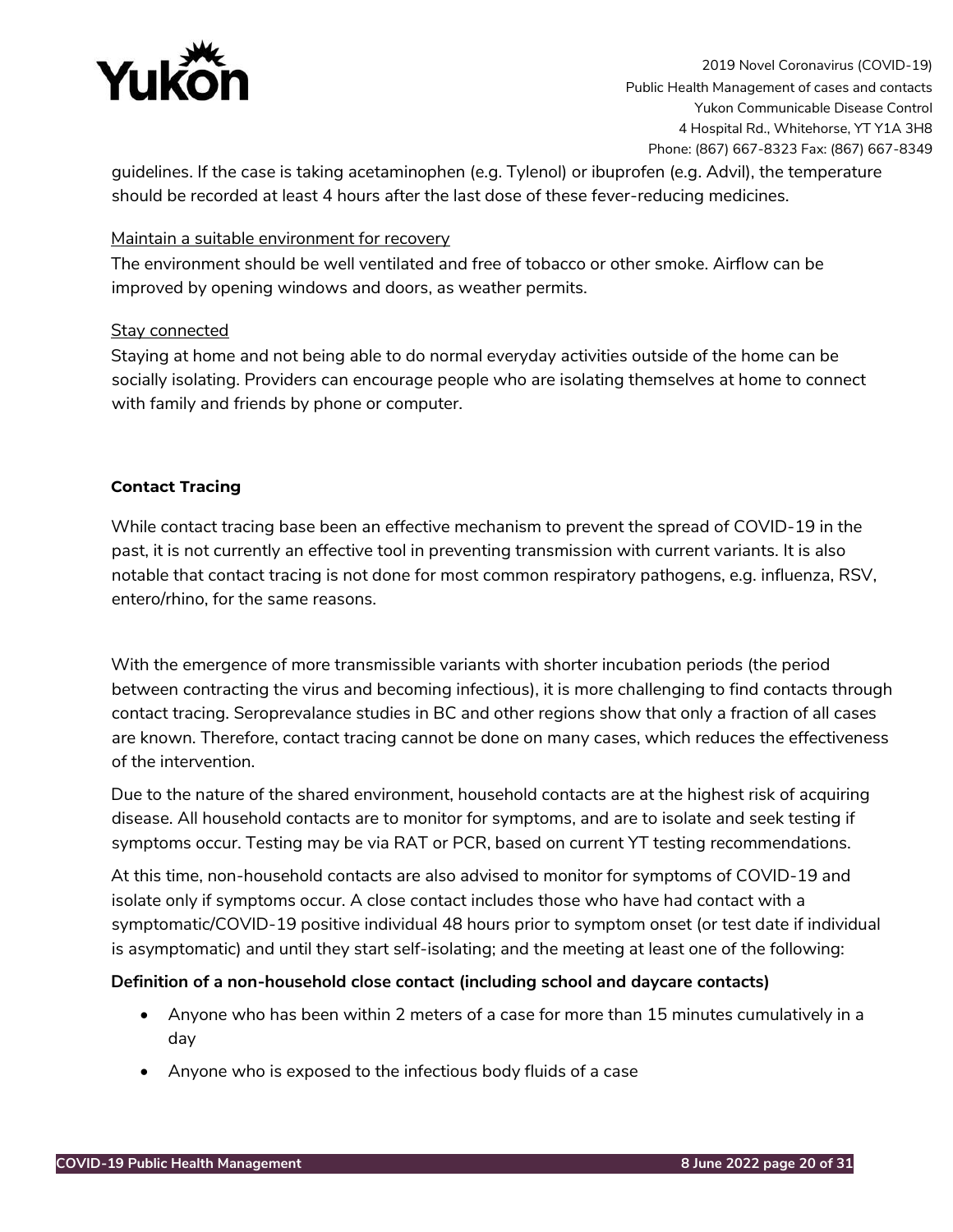

- A healthcare worker who provided direct physical care to a case, or a laboratory worker handling COVID-19 specimens, without consistent and appropriate use of recommended PPE and infection prevention and control practices.
- Anyone who has been identified by the local MOH/YCDC as a possible high-risk contact.

## **Definition of a household close contact**

- Anyone who lived with a case before the case started isolation, or if the case is unable to isolate adequately in the household setting anyone who lives with the case during his or her isolation period; or
- Anyone who has direct physical contact with a case, including the case's caregiver, an intimate partner or a child receiving care from the case even if not residing in the same household as the case.
	- $\circ$  The caregiver should reduce their risk of COVID-19 infection by wearing a medical mask if available (preferred), or a well-constructed and well-fitting non-medical mask, when providing direct care, or within 2m of the case. They should also use appropriate eye protection. However, in most cases, this will not be sufficient to avoid the classification of the exposure as high-risk.
	- $\circ$  There are scenarios were someone with COVID-19 has to take care of dependents, or dependents with COVID-19 need care from someone without it. Psychological needs of children need to be attended too, frequently including physical contact and comfort from a caregiver. It might be impossible to prevent all interaction between young siblings.
- Others, as determined by the MOH/YCDC.
- Factors to consider in determining if someone is a household-like contact include the number of hours or days spent with the case, sleeping arrangement, etc.

As part of the individual risk assessment, consideration is given to the duration of the contact's exposure (e.g., a longer exposure time likely increases the risk), the case's symptoms (coughing or severe illness likely increases exposure risk) and whether exposure occurred in a health care setting when determining implementation of level of contact as well as active daily monitoring.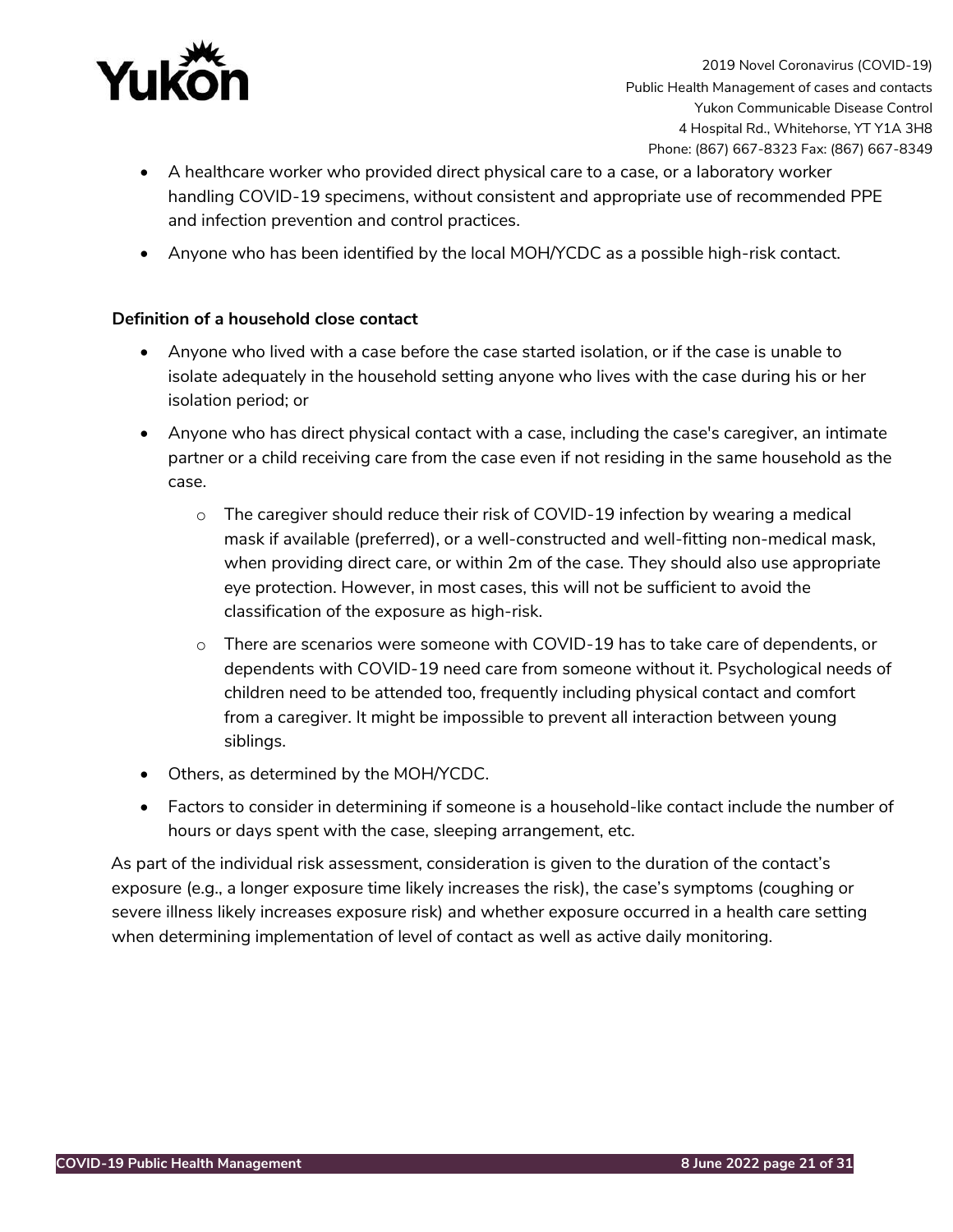

## **All Close Contacts (regardless of vaccination status)**

- Self-monitor for the appearance of symptoms consistent with COVID-19
- Follow recommended public health measures and orders
- If symptoms occur, isolate away from others, particularly within the home or co-living setting as quickly as possible; put on a medical mask if available (preferred), or wellconstructed and well-fitting non-medical mask
- Follow [YT testing guidelines](https://yukon.ca/en/get-covid-19-test#lab-based-pcr-testing) for testing recommendations

#### <span id="page-21-0"></span>**Contact Tracing in Outbreak Situations**

In an outbreak context, contact tracing and management also serves the purpose of active case finding during an investigation. Where an outbreak is suspected, YCDC may adopt a situation specific definition for those at high risk of exposure (i.e., "close contact") to help efficiently target their contact investigation and case finding efforts.

Outbreaks may have a significantly higher impact in some populations due to their vulnerabilities or their potential for widespread transmission (34).

# <span id="page-21-1"></span>**Community Based Measures**

A number of community-based measures may be implemented to minimize the risk of community transmission of COVID-19. These measures can be found on the PHAC website: [https://www.canada.ca/en/public-health/services/diseases/2019-novel-coronavirus-infection/health](https://www.canada.ca/en/public-health/services/diseases/2019-novel-coronavirus-infection/health-professionals/public-health-measures-mitigate-covid-19.html)[professionals/public-health-measures-mitigate-covid-19.html](https://www.canada.ca/en/public-health/services/diseases/2019-novel-coronavirus-infection/health-professionals/public-health-measures-mitigate-covid-19.html)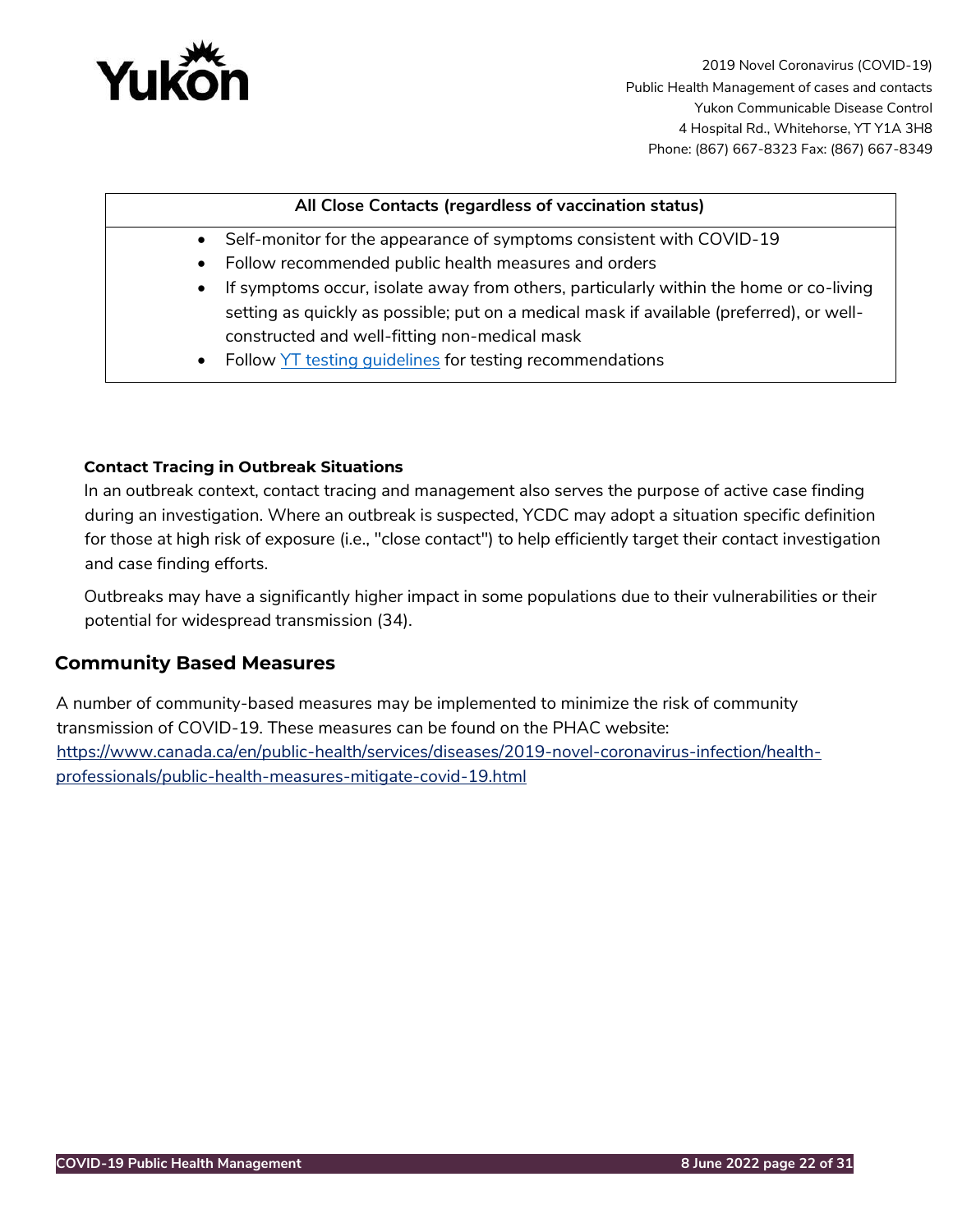

# <span id="page-22-0"></span>**Contact Numbers**

This guidance has been approved by the current MOH and is subject to change.

Dr. Paul Hasselback MD MSc FRCPC a/Medical Officer of Health, Yukon #4 Hospital Road, Whitehorse, YT Y1A 3H8 Telephone: Cell: (867) 332-6922 (on call MOH) Fax: (867) 667-8349

Whitehorse General Hospital #5 Hospital Road, Whitehorse, YT, Y1A 3H7 Telephone: (867) 393-8700 Fax: (867) 393-8772

WGH Laboratory telephone: (867) 393-8739

Yukon Communicable Disease Control Hours: Monday- Friday (08:30 to 16:30) #4 Hospital Road, Whitehorse, YT Y1A 3H8 Telephone: Local (867) 667-8323 Within Yukon 1-800-661-0408, ext. 8323 Fax: (867) 667-8349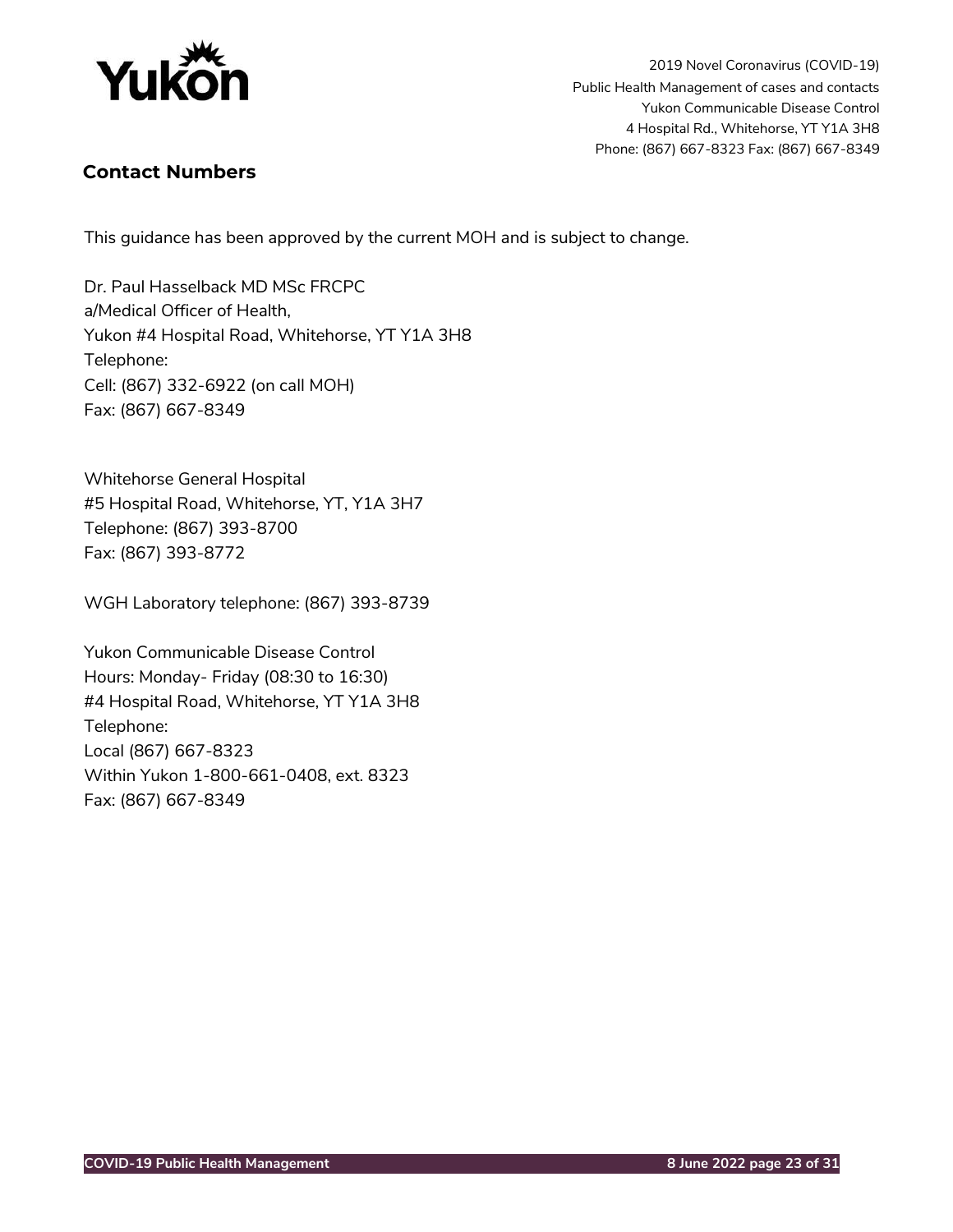

# <span id="page-23-0"></span>**References**

- 1. *MERS, SARS and other coronaviruses as causes of pneumonia: MERS, SARS and coronaviruses.*  **Yin Y, Wunderink RG.** 2, 2018, Respirology, Vol. 23, pp. 130-7.
- 2. **World Health Organization.** *Home care for patients with COVID-19 presenting with mild symptoms and management of their contacts.* 2020.
- 3. **Public Health Agency of Canada.** Updated: Public health management of cases and contacts associated with COVID-19 . [Online] 04 22, 2021. [Cited: 06 01, 2021.] https://www.canada.ca/en/public-health/services/diseases/2019-novel-coronavirusinfection/healthprofessionals/interim-guidance-cases-contacts.html.
- 4. *Signs and symptoms to determine if a patient presenting in primary care or hospital outpatient settings has COVID-19 disease.* **Struyf T, Deeks JJ, Dinnes J, Takwoingi Y, Davenport C, Leeflang MM, et al.** 02 2020, Cochrane Database Syst Rev.
- 5. **Public Health Agency of Canada.** COVID-19 signs, symptoms and severity of disease: A clinician guide. [Online] 2020. [Cited: 06 01, 2021.] https://www.canada.ca/en/publichealth/services/diseases/2019-novel-coronavirus-infection/guidance-documents/signssymptomsseverity.html.
- 6. *A rapid review and metaanalysis of the asymptomatic proportion of PCR-confirmed SARS-CoV-2 infections in community settings. .* **Beale S, Hayward A, Shallcross L, Aldridge RW, Fragaszy EJ.** 2020.
- 7. *Occurrence and transmission potential of asymptomatic and presymptomatic SARS-CoV-2 infections: A living systematic review and meta-analysis. Buitrago-Garcia D, Egli-Gany D,* **Counotte MJ, Hossmann S, Imeri H, Ipekci AM, et al.** 9, s.l. : PLoS Med, 2020, Vol. 17. e1003346.
- 8. Estimating the extent of asymptomatic COVID-19 and its potential for community. Byambasuren **O, Cardona M, Bell K, Clark J, McLaws M-L, Glasziou PJOJotAoMM, et al.** 4, s.l. : Journal of the Association of Medical Microbiology and Infectious Disease Canada, 2020, Vol. 5, pp. 223-34.
- 9. *Proportion of asymptomatic coronavirus disease 2019: A systematic review and meta-analysis. .*  **He, J., Guo, Y., Mao, R., & Zhang, J.** 2, 2021, Journal of medical virology, Vol. 93, pp. 820-830.
- 10. **Public Health Ontario.** Coronavirus Disease 2019 and the Pediatric Population: An Umbrella Review . [Online] 11 04, 2020. [Cited: 06 01, 2021.] : https://www.publichealthontario.ca/-.
- 11. *Symptoms associated with a positive result for a swab for SARS-CoV-2 infection among children in Alberta.* **King JA, Whitten TA, Bakal JA, McAlister FA.** 1, s.l. : CMAJ, 2021, Vol. 193, pp. E1-E9.
- 12. *Antibody tests for identification of current and past infection with SARS-CoV-2.* **Deeks, Jonathan J et al.** 6, s.l. : The Cochrane database of systematic reviews, 06 25, 2020, The Cochrane database of systematic reviews., Vol. 6. CD013652.
- 13. **Public Health Agency of Canada.** *Interim national case definition: Coronavirus disease (COVID19).* 2021.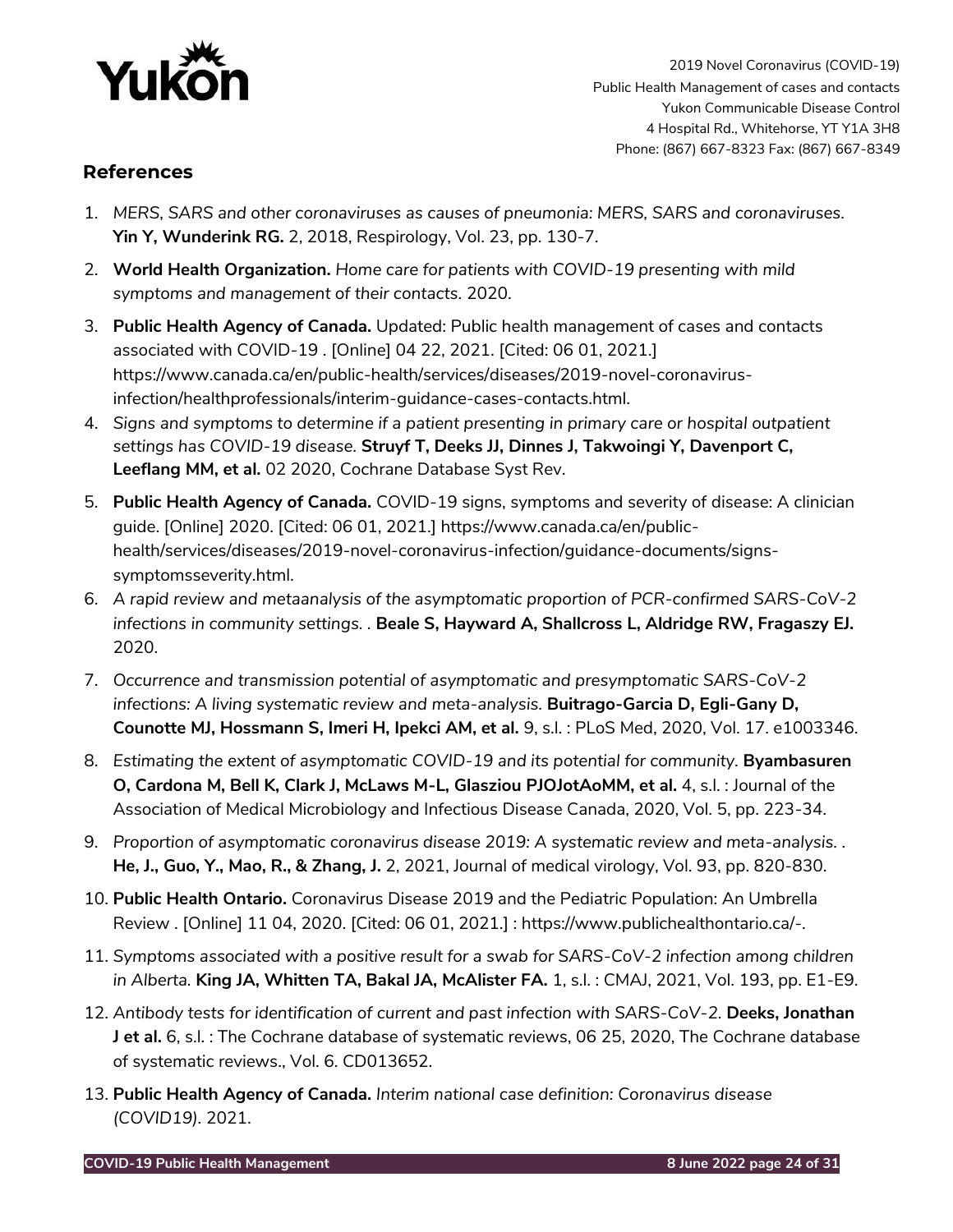

- 14. **World Health Organization.** *Therapeutics and COVID-19: living guideline*. 2022.
- 15. **Centers for Disease Control and Prevention.** *Discontinuation of Transmission-Based Precautions*  and Disposition of Patients with SARS-CoV-2 Infection in Healthcare Settings. 2021.
- 16. **(CTRAWG), British Columbia COVID-19 Therapeutics Committee (CTC) and COVID-19 Therapeutics Review and Advisory Working Group.** *Antimicrobial and Immunomodulatory Therapy in Adult Patients with COVID-19.* 2021.
- 17. **Provincial Health Services Authority.** *COVID-19 Case and Outbreak Management Procedures.*  2021.
- 18. *Case Study: Prolonged Infectious SARS-CoV-2 Shedding from an Asymptomatic Immunocompromised Individual with Cancer.* **Avanzato VA, Matson MJ, Seifert SN, et al.** 7, s.l. : Cell, 2020, Cell, Vol. 183, pp. 1901-1912.
- 19. Shedding of Viable SARS-CoV-2 after Immunosuppressive Therapy for Cancer. **Aydillo T, Shah G, Gonzalez-Reiche AS, Hohl T, Aslam S, Papanicolaou G, et al.** 26, s.l. : The New England Journal of Medicine, 2020, Vol. 383, pp. 2586-2888.
- 20. *Prolonged Severe Acute Respiratory Syndrome Coronavirus 2 Replication in an Immunocompromised Patient.* **Baang JH, Smith C, Mirabelli C, Valesano AL, Manthei DM, Bachman MA, et al.** 1, s.l. : The Journal of infectious diseases., 2021, Vol. 223, pp. 23-27.
- 21. *Coronavirus Disease 2019 Viremia, Serologies, and Clinical Course in a Case Series of Transplant Recipients.* **Christensen J, Kumar D, Moinuddin I, Bryson A, Kashi Z, Kimball P, et al.** 9, s.l. : Transplantation proceedings, 2020, Transplantation proceedings, Vol. 52, pp. 2637-41.
- 22. *Persistent SARS-CoV-2 replication in severe COVID-19.* **Folgueira, M. D. et al.** 06 12, 2020, MEDRxiv.
- 23. *Shedding of infectious virus in hospitalized patients with coronavirus disease- 2019 (COVID-19): duration and key determinants.* **Van Kampen, J.J.A. et al.** 06 09, 2020, Medrxiv.
- 24. *Contact tracing assessment of COVID-19 transmission dynamics in Taiwan and risk at different exposure periods before and after symptom onset.* **Cheng, H-Y et al.** 05 01, 2020, JAMA Intern Med.
- 25. *Prolonged SARS-CoV-2 shedding and mild course of COVID-19 in a patient after recent heart transplantation.* **Decker, A. et al.** 11, 06 09, 2020, American Journal of Transplantation, Vol. 20.
- 26. *Duration of isolation and precautions for adults with COVID-19.* **Centers for Disease Control and Prevention.** 2020.
- 27. **Public Health Agency of Canada.** Emerging Evidence on COVID-19: Rapid Review on Protective Immunity. [Online] 2021.
- 28. *Do antibody positive healthcare workers have lower SARS-CoV-2 infection rates than antibody negative healthcare workers? Large multi-centre prospective cohort study (the SIREN study),*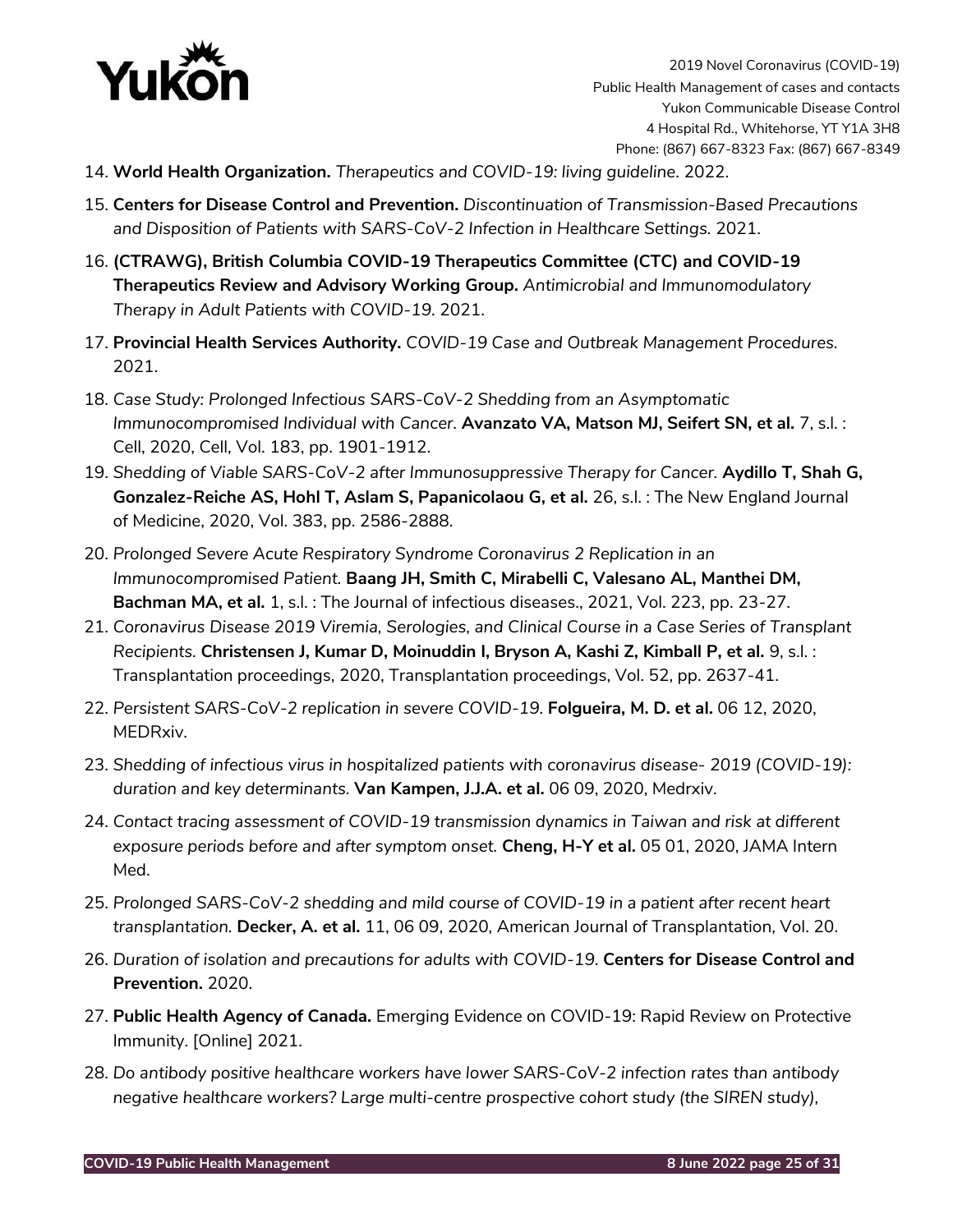

*England: June to November 2020.* **Hall V, Foulkes S, Charlett A, Atti A, Monk E, Simmons R, et al.** 2020, The Lancet.

- 29. *Antibody Status and Incidence of SARS-CoV-2 Infection in Health Care Workers.* **Lumley SF, O'Donnell D, Stoesser NE, Matthews PC, Howarth A, Hatch SB, et al.** s.l. : New England Journal of Medicine, 2021, Vol. 384, pp. 533-540.
- 30. *Prolonged virus shedding even after seroconversion in a patient with COVID-19.* **Liu WD, Chang SY, Wang JT, Tsai MJ, Hung CC, Hsu CL, et al. Prolonged virus shedding even after seroconversion in a patient with COVID-19.** 2, s.l. : J Infect. 2020;81(2):318-56., 2020, The Journal of infection, Vol. 81, pp. 318-56.
- 31. **Public Health Agency of Canada.** *Routine Practices and Additional Precautions for Preventing the Transmission of Infection in Healthcare Settings.* 2017.
- 32. **Centers for Disease Control and Prevention.** *Duration of isolation and precautions for adults with COVID-19.* 2020.
- 33. **Public Health Agency of Canada.** Infection prevention and control for COVID-19: Interim guidance for home care settings. [Online] 03 17, 2021. [Cited: 06 01, 2021.] https://www.canada.ca/en/public-health/services/diseases/2019-novel-coronavirusinfection/healthprofessionals/infection-prevention-control-covid-19-interim-guidance-home-caresettings.html.
- 34. **BC Centre for Disease Control.** *Interim Guidance: Public Health Management of Cases and Contacts Associated with Novel Coronavirus (COVID-19) in the Community.* s.l. : BCCDC, 2022.
- 35. **(PIDAC), Provincial Infectious Diseases Advisory Committee.** *Routine Practices and Additional Precautions In All Health Care Settings, 3rd edition.* s.l. : Provincial Infectious Diseases Advisory Committee (PIDAC), 2012.
- 36. **(PICNet), Provincial Infection Control Network of British Columbia.** *Infection Prevention and Control Guidelines for Providing Healthcare to Clients Living in the Community.* 2014.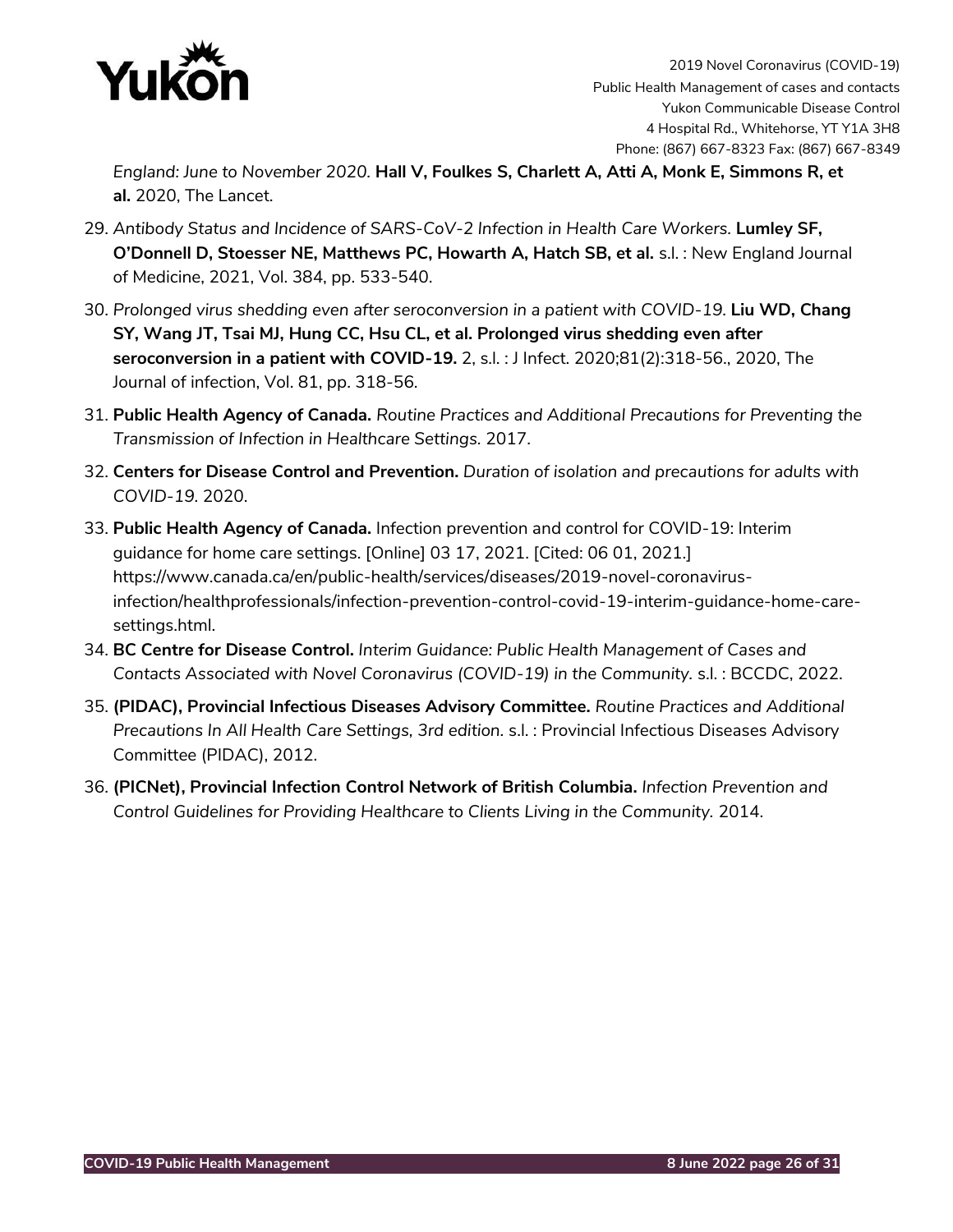

# <span id="page-26-0"></span>**Appendix A – Clinical Assessment**

Initial assessment should include:

Detailed information specific to COVID-19 including: signs/symptoms severity and onset, travel history, work/school/community involvement, contacts (if appropriate).

General health history including previous medical history, current HCP, treatment, allergies, current medications (OTC, traditional/herbal and prescribed), alcohol/drug use.

Different populations will present with different clinical presentations. 36% of children present asymptomatically and the elderly and those with medical conditions may have atypical presentations (11).

- 1. Focused interview
	- o Ask relevant questions related to dyspnea, cough/sputum, fever, chills, chest pain with breathing (see active daily monitoring for full list).
- 2. Vital signs including O2 saturation with a pulse oximeter
- 3. Detailed respiratory assessment (initial assessment or change in symptoms)
	- o Inspect
		- For use of accessory muscles and work of breathing
		- Configuration and symmetry of the chest
		- Respirations for rate (1 minute), depth, rhythm pattern
		- Skin colour of lips, face, hands, feet
	- o Auscultate (anterior and posterior) lungs for breath sounds and adventitious sounds
		- Fine crackles (rales) may indicate asthma and chronic obstructive pulmonary disease (COPD).
		- Coarse crackles may indicate pulmonary edema.
		- Wheezing may indicate asthma, bronchitis, or emphysema.
		- Low-pitched wheezing (rhonchi) may indicate pneumonia.
		- Pleural friction rub (creaking)
- 4. Assess adherence to self-isolation
- <span id="page-26-1"></span>5. Report and document assessment findings, immediately upon return to the facility

See [https://opentextbc.ca/clinicalskills/chapter/2-5-focussed-respiratory-assessment/ f](https://opentextbc.ca/clinicalskills/chapter/2-5-focussed-respiratory-assessment/)or more information including stethoscope placement and adult reference ranges.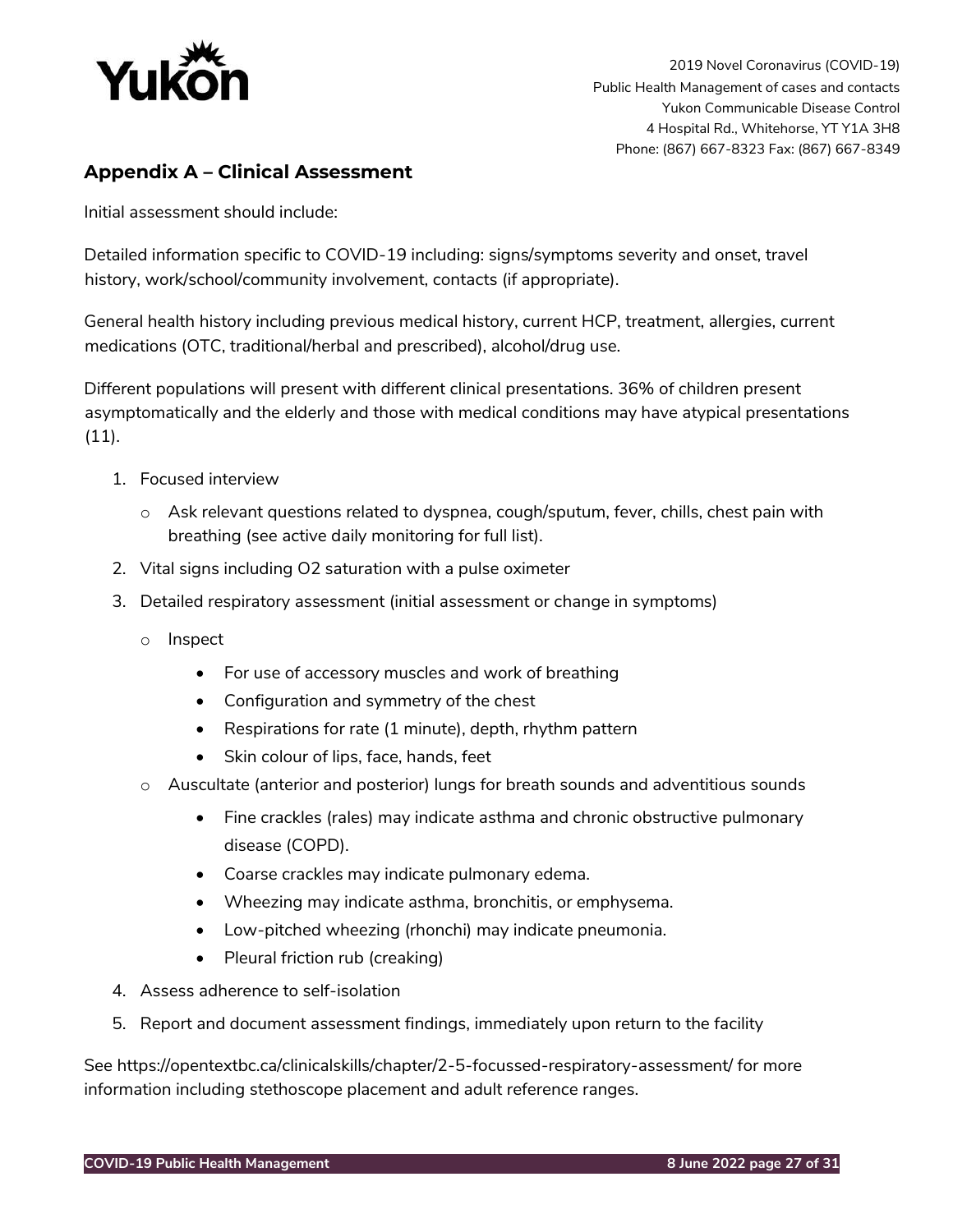

# <span id="page-27-0"></span>**Appendix B - PPE**

For the most up to date recommendations see PPE information at [yukon.ca/en/health-and](https://yukon.ca/en/health-and-wellness/health-concerns-diseases-and-conditions/find-information-health-professionals)[wellness/health-concerns-diseases-and-conditions/find-information-health-professionals](https://yukon.ca/en/health-and-wellness/health-concerns-diseases-and-conditions/find-information-health-professionals)

Depending upon the intake process for new clients there may be two opportunities to perform a risk assessment (23) (24) (25)

- While booking an appointment, questions regarding potential infectiousness should be asked, such as whether the individual has symptom compatible with COVID-19 infection. Include questions on home environment including other occupants. Consider eliciting information to support effective donning & doffing of PPE as well as alerting patient/family that PPE will be in use by the HCP. This risk assessment should be ongoing for all interactions.
- Upon arriving within the home the initial risk assessment should be confirmed or adapted. During a home visit, a more complete health history is usually performed by using information as well as interviewing the client.

Routine Practices include (33) (31)

- Hand hygiene (i.e., using alcohol-based hand rub (ABHR) of at least 70%)
	- o before entering the client/patient/resident's room
	- o after exiting the client/patient/resident's room
- After taking off and disposing of personal protective equipment.
- Examination procedures that minimize contact with droplets/aerosols (e.g., sitting 2 metres away and next to rather than in front of a coughing client/patient/resident when taking a history or conducting an examination).
- Client/patient/resident should be provided a mask or if unable to tolerate one, be advised to practice respiratory etiquette when coughing or sneezing.

Droplet/Contact Precautions include (33)(31)

- At a minimum: gloves, gown, medical mask and eye protection with any contact to a suspect or confirmed case or high risk contact. Use of N95 mask may be used based on a staff point-of-care risk assessment (PCRA).
- Facial protection covering the nose and mouth including eye protection when within **two metres of the client/patient/resident.** Regular glasses are insufficient and do not meet the requirement of eye protection. Goggles or a face shield is required. Personally-owned and non-single use eyewear may be cleaned by the individual after each use.

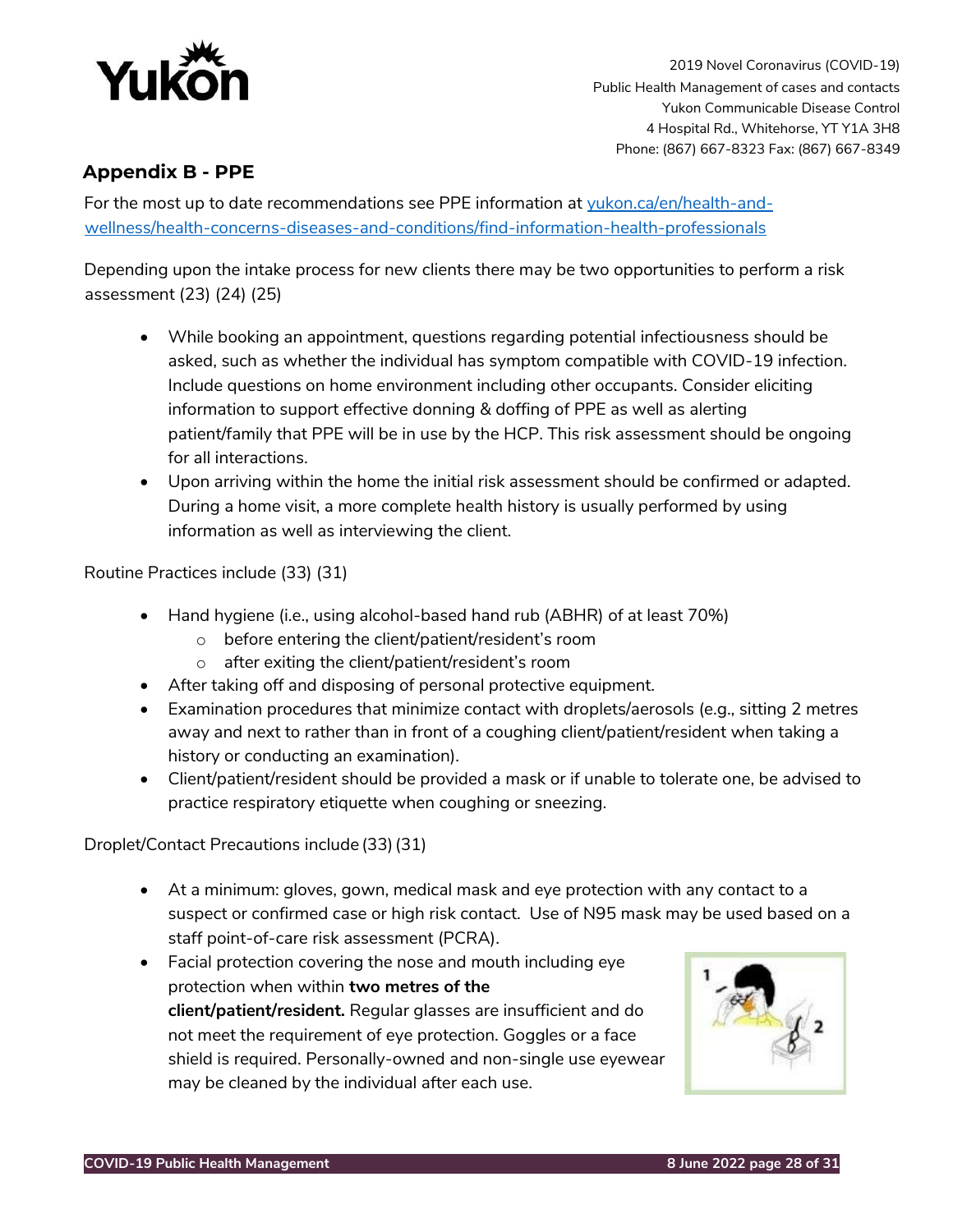

- In non-acute settings, gloves and gown are **required** for activities that involve direct care where the health care provider's skin or clothing may come in direct contact with the clients or items in the client's room or bed space or when within **two metres of the client/patient/resident**. Gloves and gown, if worn, must be removed and hands cleaned immediately following the activity for which they were used. In the context of COVID-19 consideration can be given to donning contact precautions in the home, outside of the 2 metre area based on point of care risk assessment. This includes the capacity to implement and adherence to self-isolation at home, number of persons in the home, size of the home, symptoms and age of the client.
- After the health care provider has completed care **and is greater than two metres distance** from the client/patient/resident, must remove PPE in a manner that does not contaminate themselves or the environment. Removed PPE and other waste generated during the health care of the patient at home should be placed in a waste bin with a lid and remain in the home for routine disposal.
- Wear contact/droplet PPE for the duration of the visit if there are household contact present or if the client is not confined to an enclosed room.
- See guidelines for Contact and Droplet precautions- personal protective equipment Donning & Doffing available at [yukon.ca/en/health-and-wellness/health-concerns-diseases-and](https://yukon.ca/en/health-and-wellness/health-concerns-diseases-and-conditions/find-information-health-professionals)[conditions/find-information-health-professionals](https://yukon.ca/en/health-and-wellness/health-concerns-diseases-and-conditions/find-information-health-professionals)

Additional considerations:

- Only bring in essential equipment for visits. Staff bags for professional purposes can be brought in the home (35), placed on a solid elevated surface (i.e. those containing important paperwork and tools). We recommend following droplet precautions: keep bag outside 2 metre range and remove items that will be required for direct client care (e.g. stethoscope).
- Communal or shared equipment should be cleaned and disinfected after use and can be place back into the homecare bags after use. If additional cleaning is required, consider initial clean within the home and placing objects into a plastic bag within the home care bag for secondary cleaning (if required) upon retuning to the facility. (36)
- If a health care provider believes that his/her hands have become contaminated during any stage of PPE removal, hand hygiene must be performed before proceeding further. Sinks that patients/residents use may be heavily contaminated and should not be used by health care providers for hand hygiene (35). If visibly soiled and running water is available, the sink may be used, provided it is followed immediately by use of ABHR (36) (35).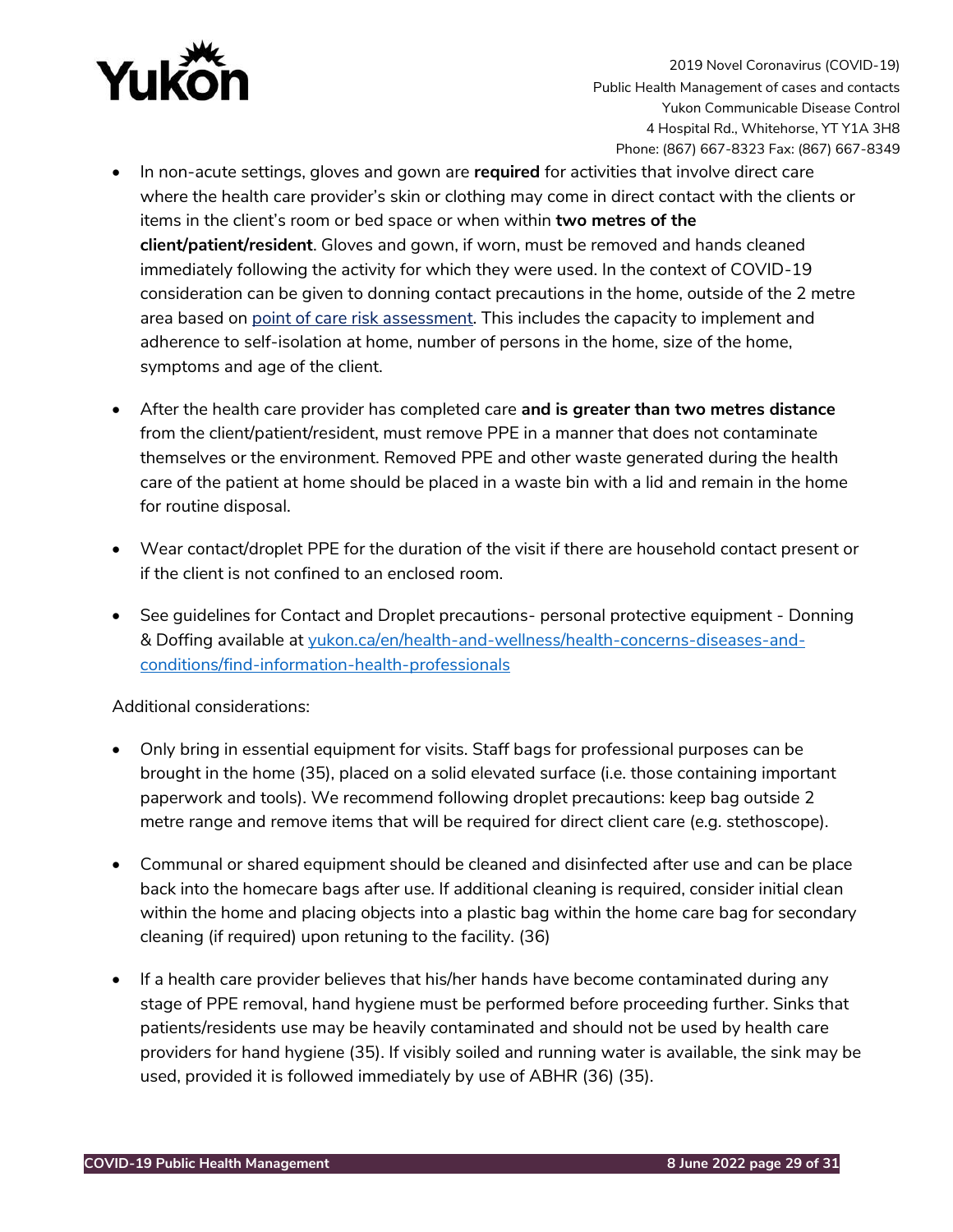

- Gloves are not a substitute for hand hygiene; caregivers must perform hand hygiene before and after putting on and taking off gloves. Reusable utility gloves may be used; however, they must be cleaned with soap and water and decontaminated after each use with a diluted bleach solution (100 ml bleach to 900 ml of water).
- Face masks (surgical/procedure masks) provide a physical barrier that help prevent the transmission of the virus from an ill person to a well person by blocking large particle respiratory droplets propelled by coughing or sneezing. However, using a mask alone is not guaranteed to stop infections and should be combined with other prevention measures including respiratory etiquette and hand hygiene.
- Applying a consistent approach to putting on and taking off a mask are key in providing overall protective benefits.